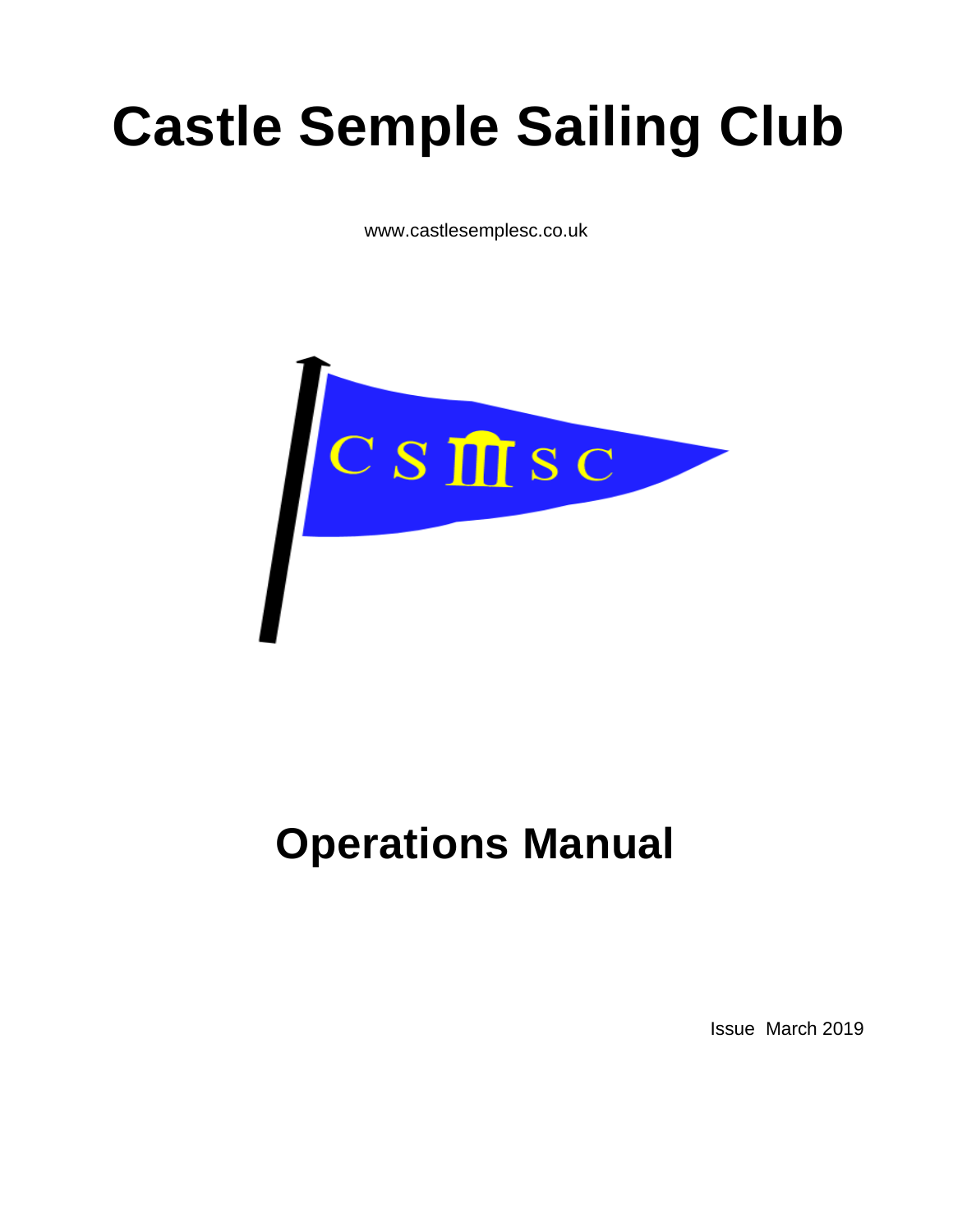# **Issue and Revision Record**

| Date              | <b>Description</b>        |
|-------------------|---------------------------|
| 2007              | <b>First Issue</b>        |
| <b>March 2009</b> | Reviewed for session 2009 |
| Jan 2010          | Reviewed for session 2010 |
| Jan 2011          | Reviewed for session 2011 |
| Jan 2013          | Reviewed for session 2013 |
| Feb 2014          | Reviewed for session 2014 |
| Dec 2015          | Reviewed for session 2016 |
| April 2018        | Reviewed for session 2018 |
| Feb 2019          | Reviewed for session 2019 |
|                   |                           |

Distribution:-

Club House Website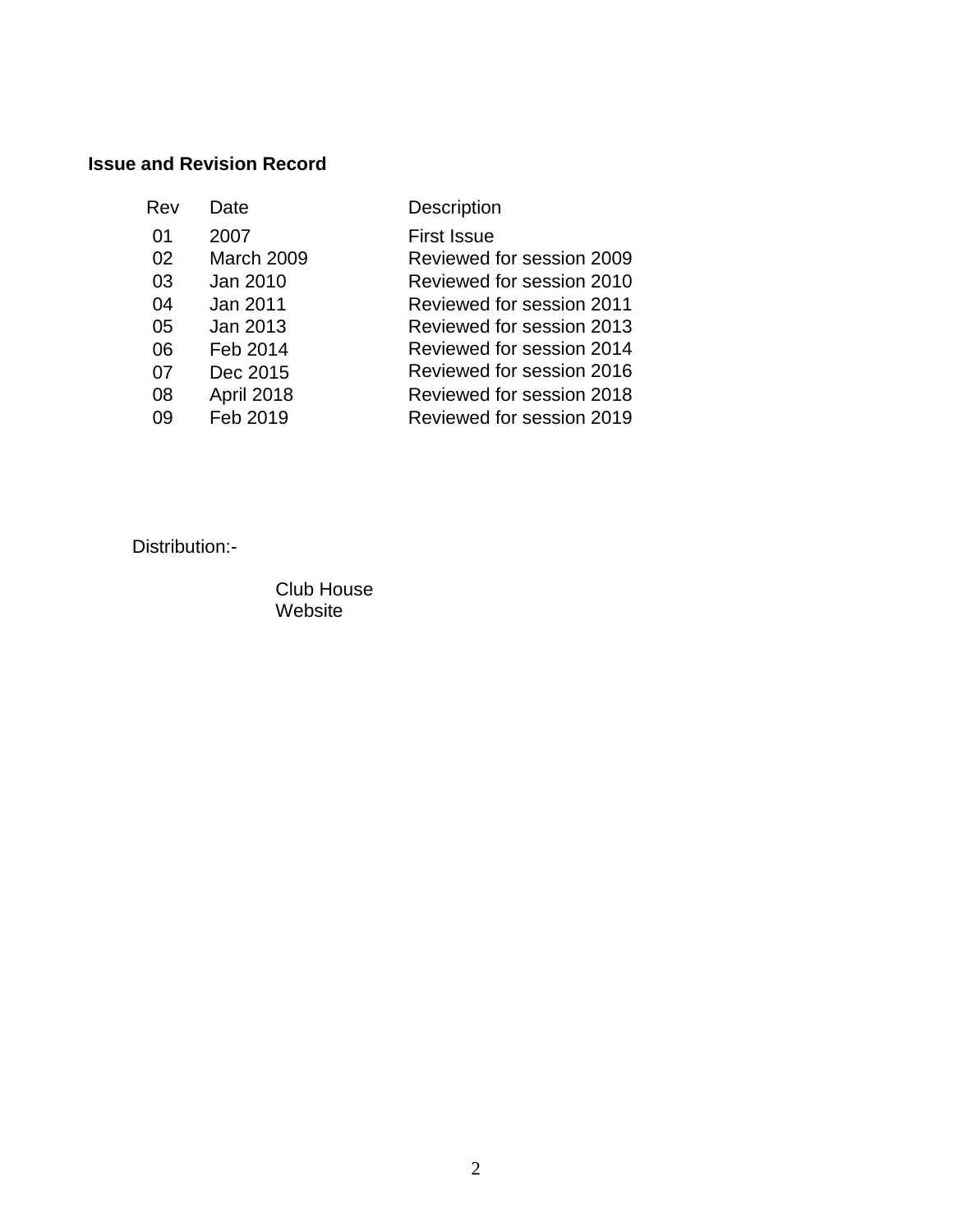#### **List of Contents**

- **1 Introduction**
- **2 Code of Conduct**
- **3 CSSC Training**
- **4 Safety Policy**
	- **4.1 Aims**
	- **4.2 Responsibilities**
	- **4.3 Accidents**
	- **4.4 Organization Of Club Water-based Activities**
	- **4.5 Communication**
	- **4.6 CSSC Major Incident Procedures**
	- **4.7 CSSC Emergency Plan**
	- **4.8 Medical Information**
- **5 Use of Club Boats**
	- **5.1 Policy**
	- **5.2 Use of Club Power Boat**
	- **5.3 Use of Club Sailing Boats**
- **6. Storage**
	- **6.1 General**
	- **6.2 Dinghy Compound**
- **7. Operation of Club Safety Boat**
	- **7.1 Attaching the engine**
	- **7.2 Starting the engine**
- **8. Action in the Event of a Fire**
- **Appendix: Risk Assessments**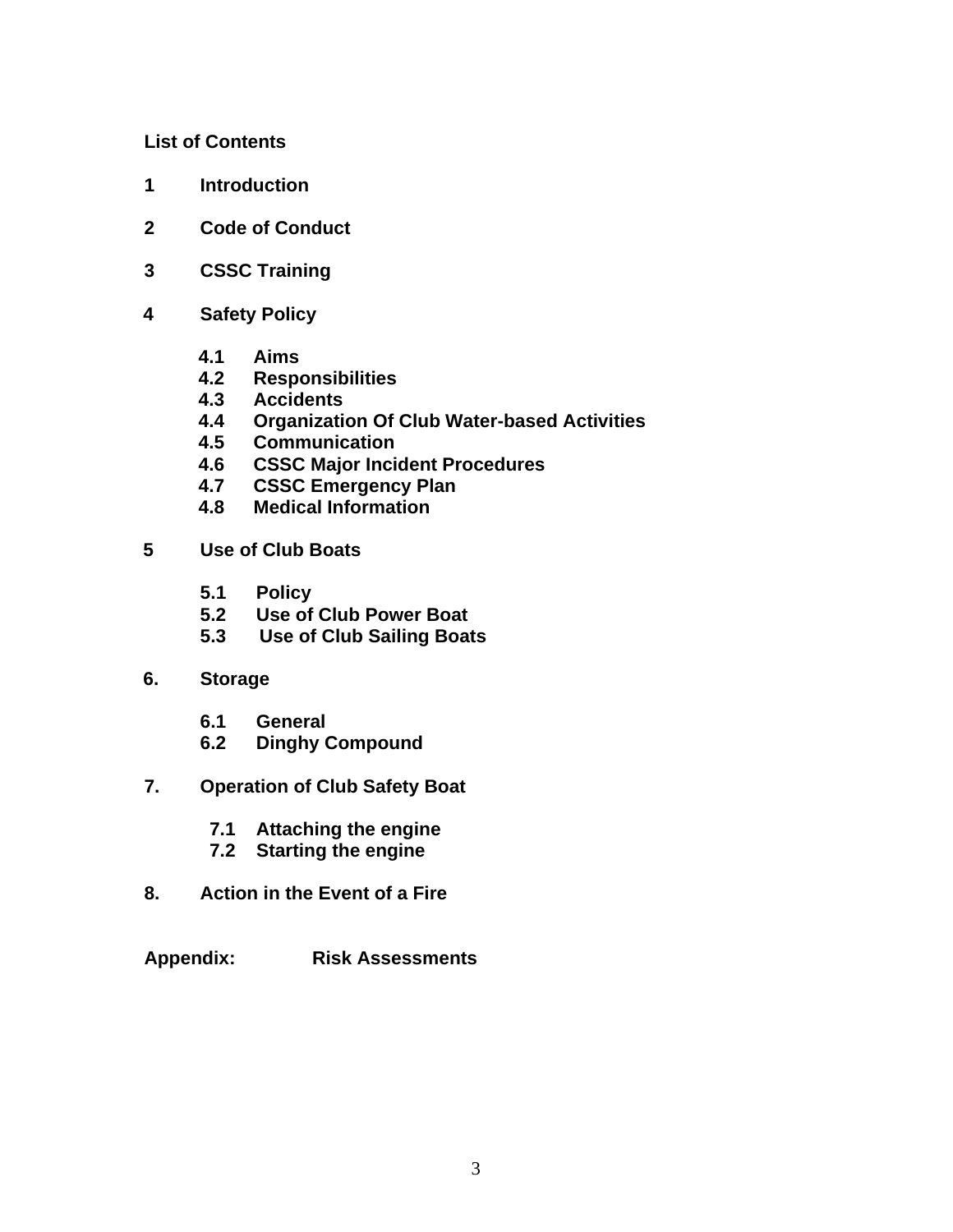## **1 Introduction**

This is the Operations Manual of Castle Semple Sailing Club (CSSC). The manual contains important information about the club's policies and procedures. All members are notified of the existence of this manual and encouraged to read its contents.

The manual includes the results of the club's risk assessment of club activities.

# **2 Code of Conduct**

It is the policy of Castle Semple Sailing Club that all participants, instructors, officials, parents and volunteers show respect and understanding for each other, treat everyone equally within the context of the sport and conduct themselves in a way that reflects the principles of the club/class. The aim is for all participants to enjoy their sport and to improve performance.

# **Abusive language, swearing, intimidation, aggressive behaviour or lack of respect for others and their property will not be tolerated and may lead to disciplinary action.**

#### **Participants - young sailors and powerboaters**

- Listen to and accept what you are asked to do to improve your performance and keep you safe
- Respect other participants, coaches, instructors, officials and volunteers
- Abide by the rules and play fairly
- Do your best at all times
- Never bully others either in person, by phone, by text or online
- Take care of all property belonging to other participants, the club/class or its members

# **Parents**

- Support your child's involvement and help them enjoy their sport
- Help your child to recognise good performance, not just results
- Never force your child to take part in sport
- Never punish or belittle a child for losing or making mistakes
- Encourage and guide your child to accept responsibility for their own conduct and performance
- Respect and support the coach
- Accept officials' judgements and recognise good performance by all participants
- Use established procedures where there is a genuine concern or dispute
- Inform the club or event organisers of relevant medical information
- Ensure that your child wears suitable clothing and has appropriate food and drink
- Provide contact details and be available when required
- Take responsibility for your child's safety and conduct in and around the clubhouse/event venue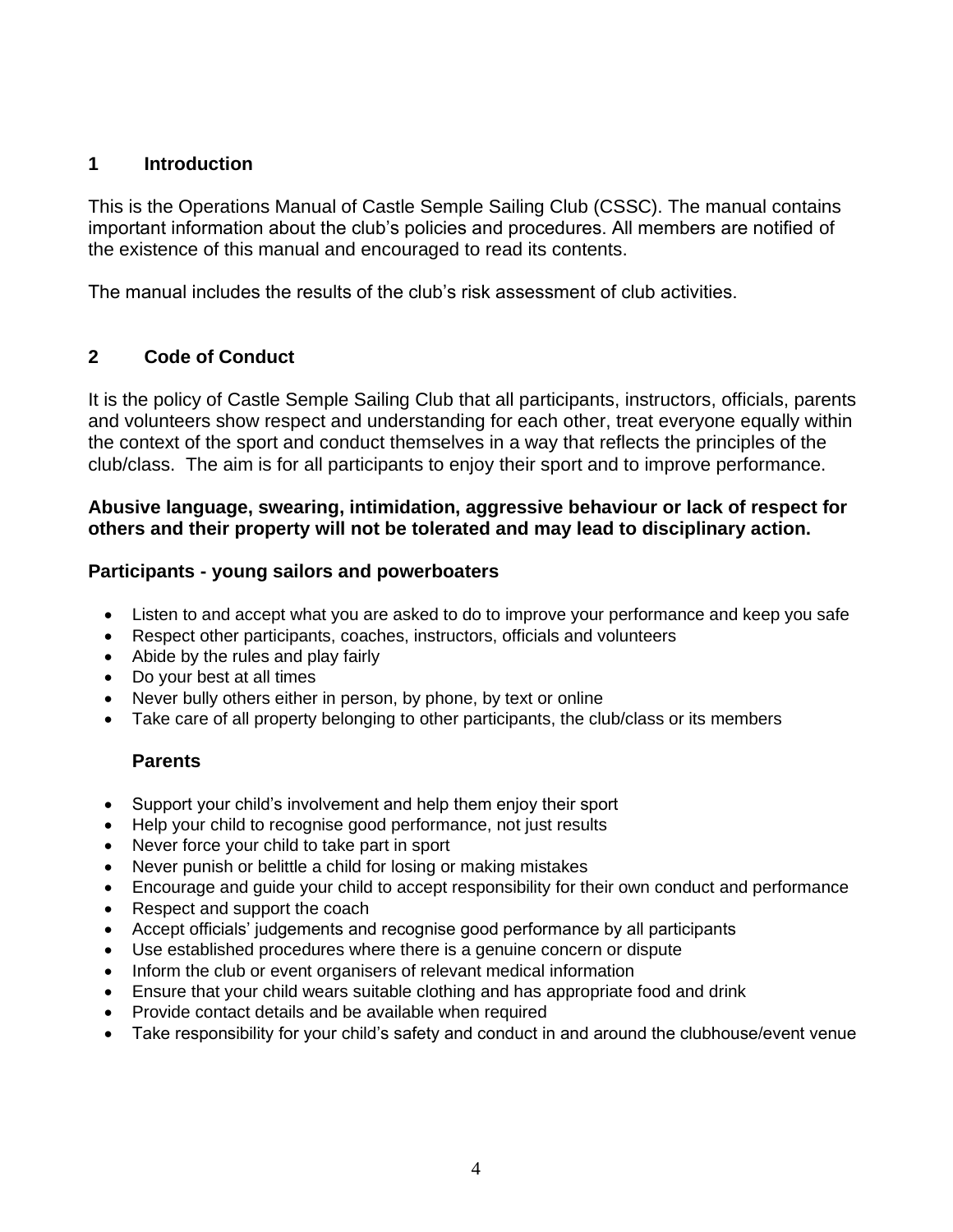## **Instructors, Officials and Volunteers**

- Consider the welfare and safety of participants before the development of performance
- Encourage participants to value their performance and not just results
- Promote fair play and never condone cheating
- Ensure that all activities are appropriate to the age, ability and experience of those taking part
- Build relationships based on mutual trust and respect
- Work in an open environment
- Avoid unnecessary physical contact with young people
- Be an excellent role model and display consistently high standards of behaviour and appearance
- Do not drink alcohol or smoke when working directly with young people
- Communicate clearly with parents and participants
- Be aware of any relevant medical information
- Follow RYA and club/class guidelines and policies
- Holders of RYA Instructor and Coach qualifications must also comply with the RYA Code of Ethics and Conduct
- Holders of RYA Race Official appointments must also comply with the RYA Race Officials Code of Conduct.

If you are concerned that someone is not following the Code of Conduct, you should inform your Club/Class Welfare Officer or the person in charge of the activity.

# **3. CSSC Training**

The RYA recognised that there was an absolute need for a national training scheme to make the sport of sailing more accessible and successful. Over a period of years many training courses have been perfected.

Within Clyde Muirshiel Country Park, sailing training courses are run by the Council operated water sports centre, which is an RYA official training centre.

CSSC are affiliated to the RYA but do not offer any of these officially recognised training courses. CSSC offer sailors (helm & crew) the opportunity to expand their sailing experience within a group of like minded individuals.

#### **4 Safety Policy**

The following is the Safety Policy of CSSC.

#### **4.1 Aims**

The fundamental aims of organised water-based activities at CSSC are:

- $\triangleright$  That they should promote the aims of the club.
- $\triangleright$  That they should meet the activity needs of club members.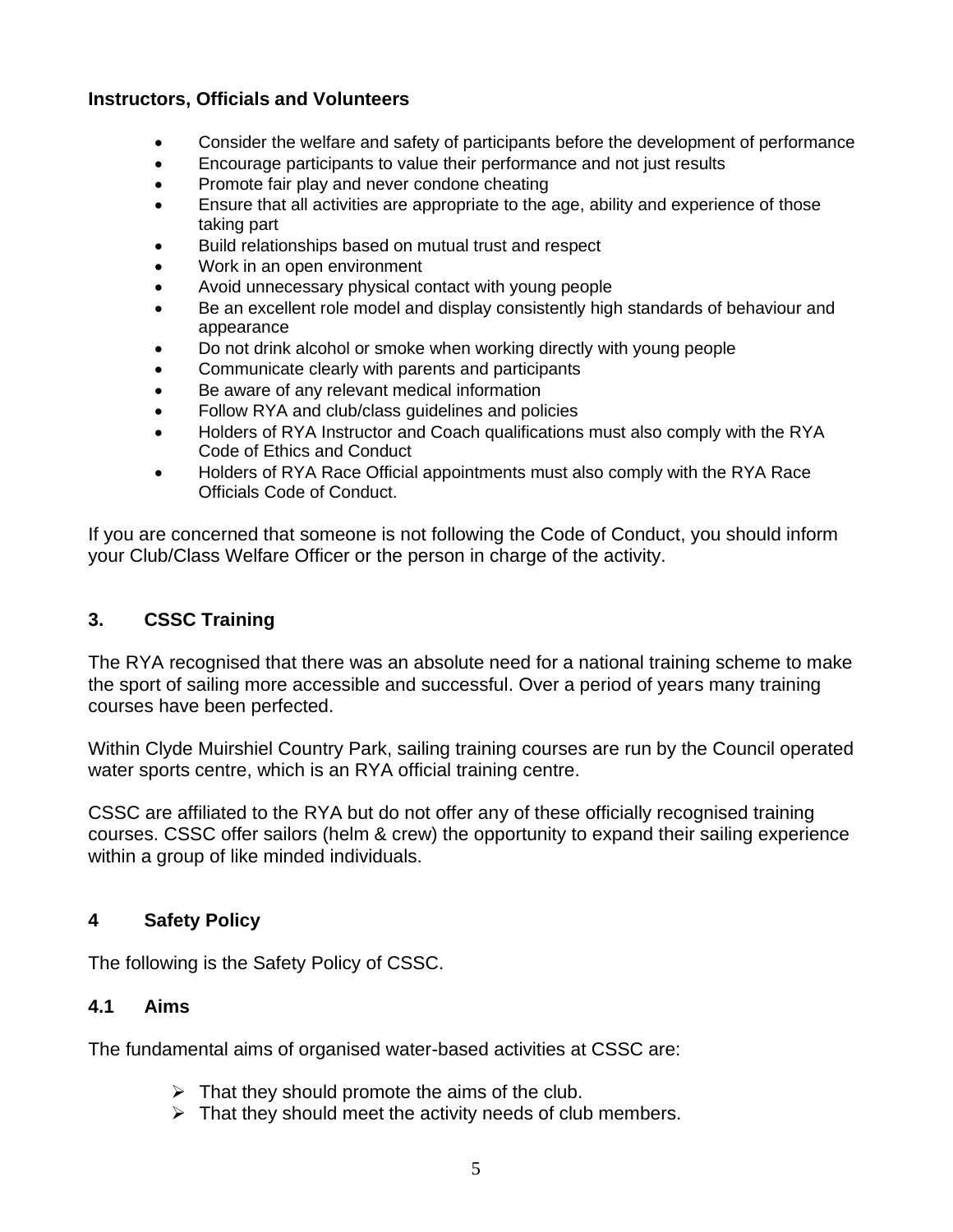➢ That all reasonable actions are taken to ensure the safety and enjoyment of all persons involved.

#### **4.2 Responsibilities**

All participating members, or in the case of children under the age of 18 their parents, are responsible for their own safety and insurance. It is the individual's (or parent's) responsibility to ensure the suitability and condition of their own boats and equipment at all times. In the case of club boats the individual is responsible for making sure it is suitable and safe to use before launching.

The committee of CSSC has the overall responsibility for the safety of all adult and junior members and visitors engaged in its organised activities. All participating members will be expected to abide by the decisions of the responsible officers for all CSSC sailing activities.

The safety of a boat and her entire management including insurance shall be the sole responsibility of the owner / person in charge who must ensure that the boat has the proper insurance and crew are adequate to face the conditions that may arise. CSSC are not responsible for members' safety whilst on water-borne activities not forming part of officially organised club activities.

All persons involved in, on or off the water activities share the responsibility for the safety of the participants.

Therefore:

It is the duty of all members to be vigilant and aware of all circumstances that may affect the safety of both themselves and others.

It is the duty of all members to notify any committee member of any situation or circumstance that concerns them, or that they feel may affect the safety of any person. This must be done as soon as possible, and then confirmed in writing if appropriate.

The nominated leader of all junior activities has the specific responsibility for the safety of all those involved.

For club events, the nominated "Person In Charge " has specific responsibility for the safety of all those involved.

Should an injury be sustained by a Junior, their parents are always to be informed. Great care is to be taken with head injuries, however minor.

# **4.3 Accidents**

A first aid kit is located in the CSSC club house. These kits will be inspected periodically by a suitably qualified person to make sure they are properly equipped. If an accident occurs at any event, full details must be entered, as soon as possible, in the CSSC Accident Folder, which is located in the club House.

It is the duty of all persons to ensure that any accident is reported.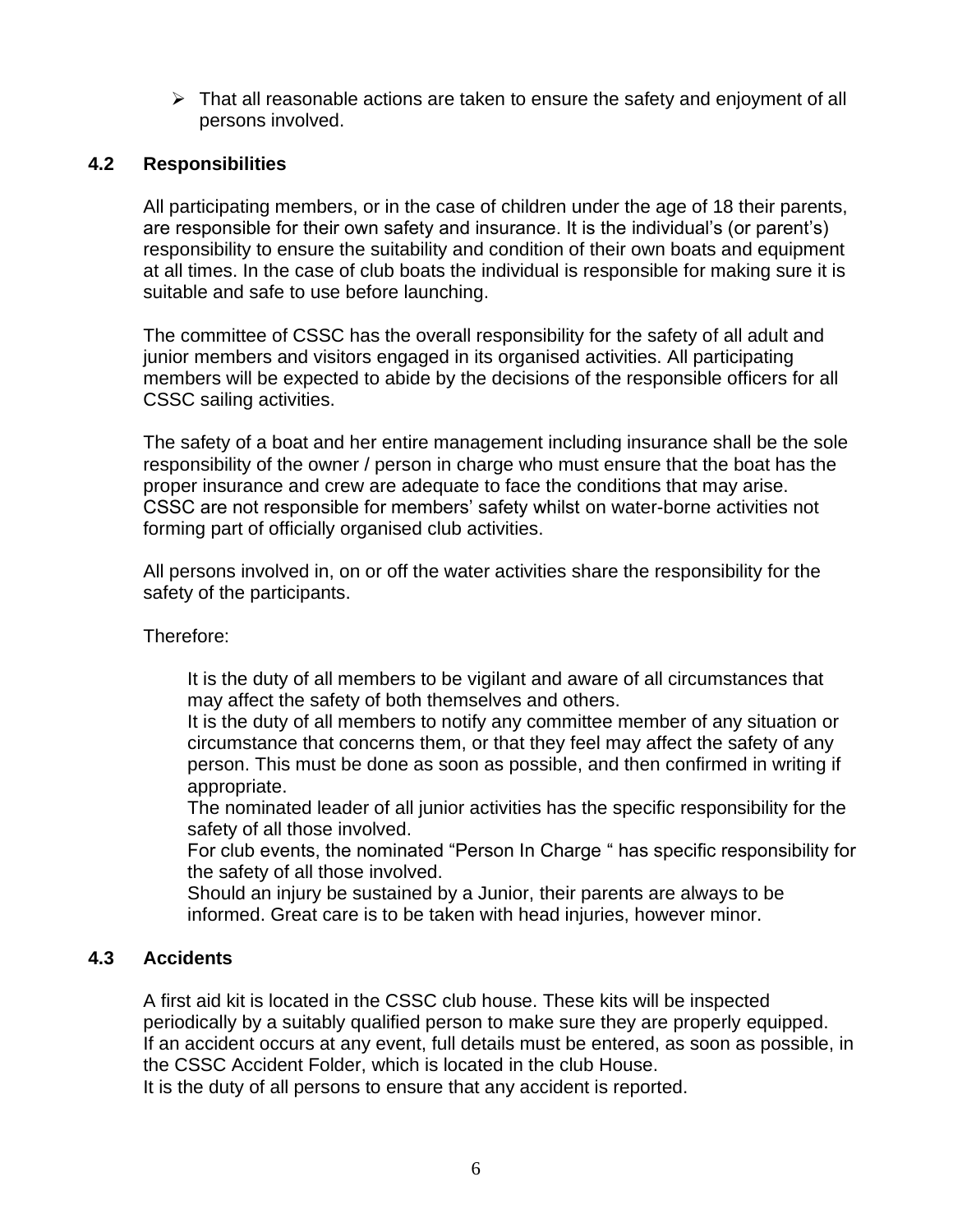# **4.4 Organisation of Club Water-based Activities**

A full copy of the club's Risk Assessment is attached at Appendix A of this Operations Manual. The assessment covers all appropriate areas of the club's activities. Organisers of club sailing events shall assess the risks associated with running an activity. The race officer or other suitably qualified person shall authorise club related on-water activities, taking into account the following:

- The actual and forecast weather conditions covering the activities.
- The experience of the participants.
- The proposed sailing area of the activity.
- What patrol craft are available, and are they suitable for the activity.
- Are there sufficient people available to put on the activity, and what is the experience of the organising adults and safety boat personnel.
- What equipment is available (eg safety equipment, first aid equipment).
- What means of communication, including radios if deemed appropriate, is available.
- Do any of those involved in the activity have special needs that could affect either their own safety, or the safety of others and if this is the case have additional measures been taken to minimise the additional risk.

Based on the assessment of all the above factors, the organiser shall have responsibility for deciding whether the event takes place, and who shall be allowed to participate.

For club days where sailing activities will take place, a safety boat should be on the water, with at least two crew available to man the boat, one of whom should hold a suitable qualification or have been deemed competent to operate the boat.

Buoyancy aids must always be used by participants on the water. These should be appropriate for the persons weight and size. It is understood that non-swimmers are particularly at risk and the wearing of a correct life jacket is recommended. It is the responsibility of the participant to ensure that they are wearing a suitable buoyancy aid.

It is recommended that all persons who may have reason to doubt the efficiency of any buoyancy aid or life jacket in a particular circumstance, for example, age, disability or body weight, tests the flotation device under controlled conditions before going on the water.

Attention must be given to young and elderly persons and those who have special needs. For example, they may not be personally aware of the dangers of hypothermia and heat exhaustion, or they may find it difficult to judge their stamina accurately. All members should be alert to these and other potential dangers and advise the "Person in Charge" immediately of any concerns.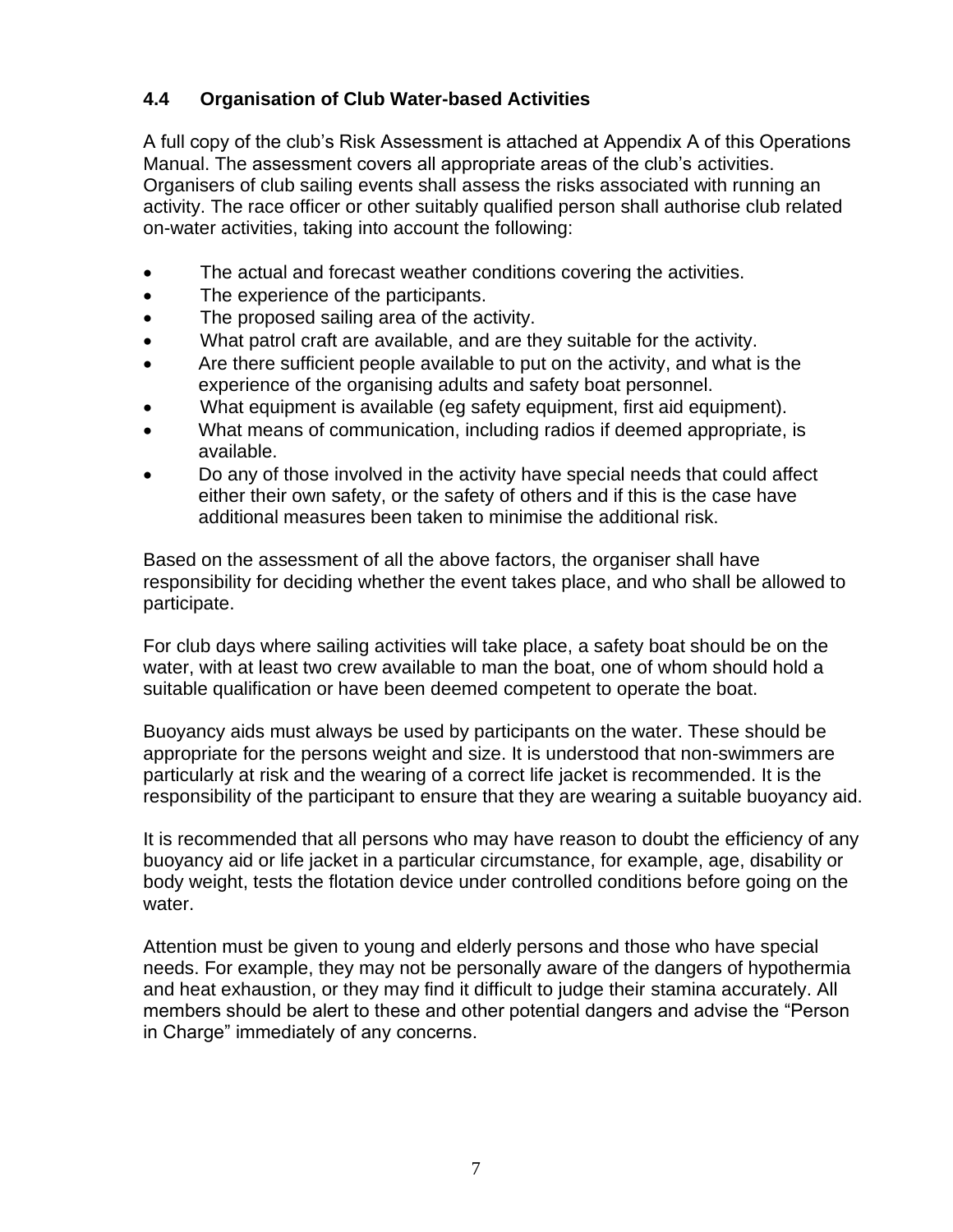# **4.5 Communication**

Communication with sailors is of primary importance.

The sailing or operating area should be clearly defined and known to all afloat. A presession brief shall be given when appropriate prior to any special event to ensure that all participants know what is intended and are aware of safety matters.

# **4.6 CSSC Major Incident Procedures**

In the event of any serious accident or catastrophe which directly or indirectly concerns or involves CSSC the following procedures must be followed:

- Deal with the incident in an appropriate way or find someone who can.
- Contact the Commodore or "Person in Charge" as soon as possible.

# General Conduct

- Do not discuss the incident with anyone or give any opinion unless they are a member of a relevant public service e.g. Police, Ambulance, Fire, Social Services etc. In those circumstances try and avoid "UNOFFICIAL" discussion, and if appropriate have a witness present during "OFFICIAL" discussions.
- Under no circumstances talk to the media.
- The spokesperson for the club is the Commodore or the person designated by the Commodore.

Notes for Spokesperson

- Ensure that the occurrence is reported to the RYA who will take over the handling of any incident if it is extremely serious.
- Issue a written statement to the media after appropriate consultation.
- Only participate in an interview after appropriate consultation.
- Ensure that insurance issues are considered and met.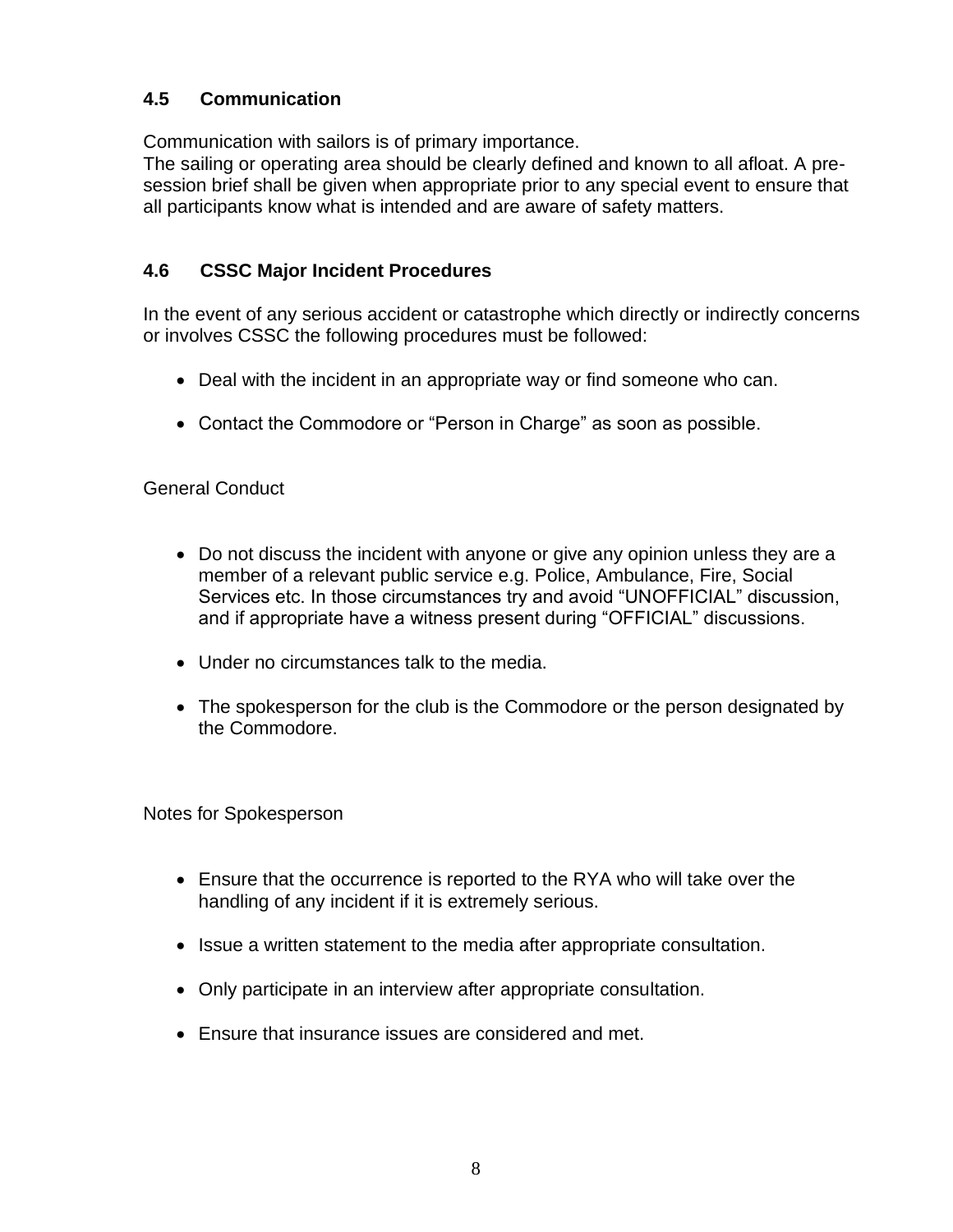# **4.7 CSSC Emergency Plan**

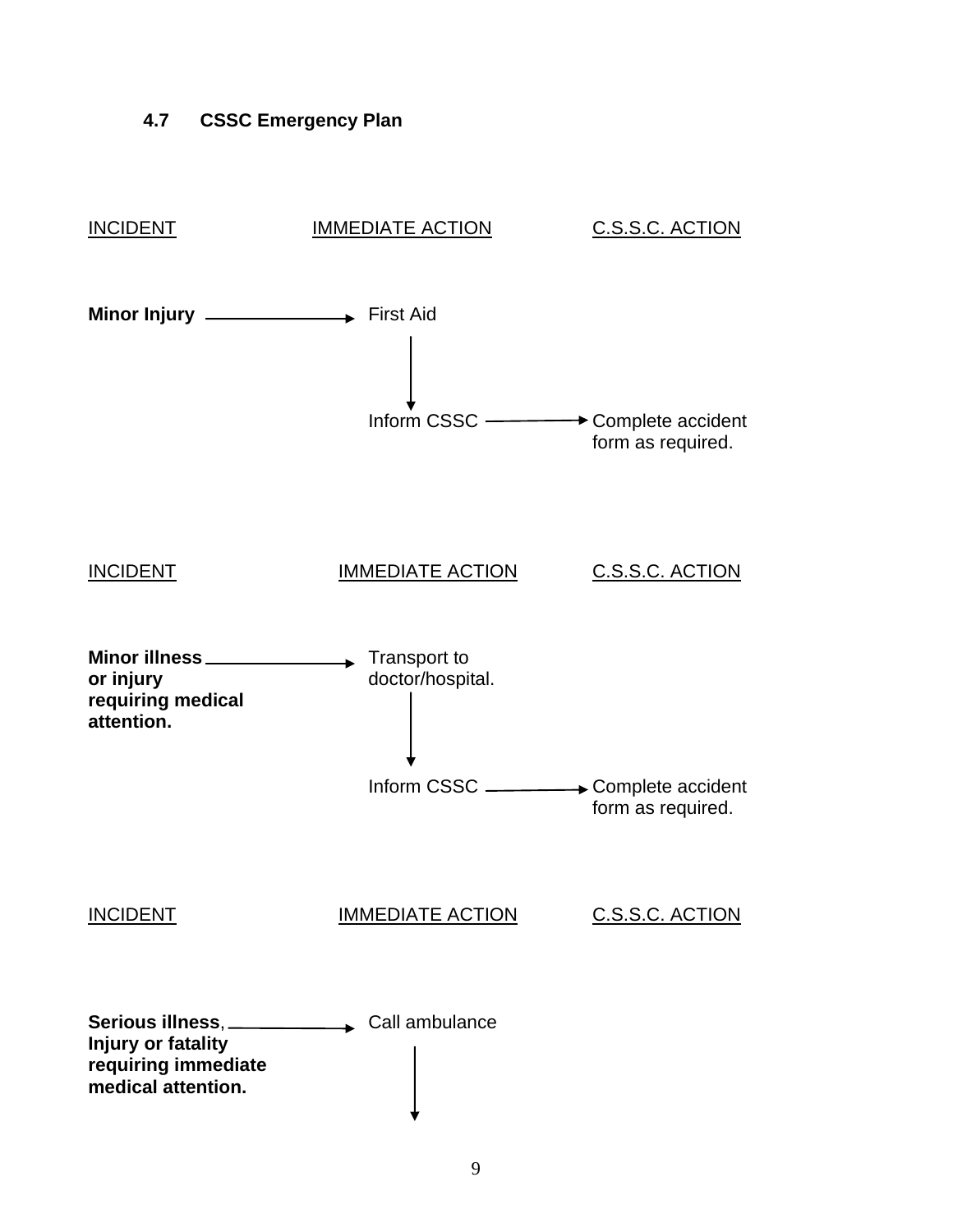

#### **4.8 Medical Information**

Any member (or their parent in the case of someone under the age of 18) that has a medical condition that could affect their safety on the water should make sure that their sailing companion is aware of the issues and any action that may have to be taken.

If the member would also like the committee to be aware of the condition they can complete the form below and passed to one of the committee members.

Note, that due to data protection issues the information passed to the committee will not be readily available to ordinary members but would only be passed to someone completing first aid measures if and when required.

| <b>Medical Notes</b> |
|----------------------|
|                      |
|                      |
|                      |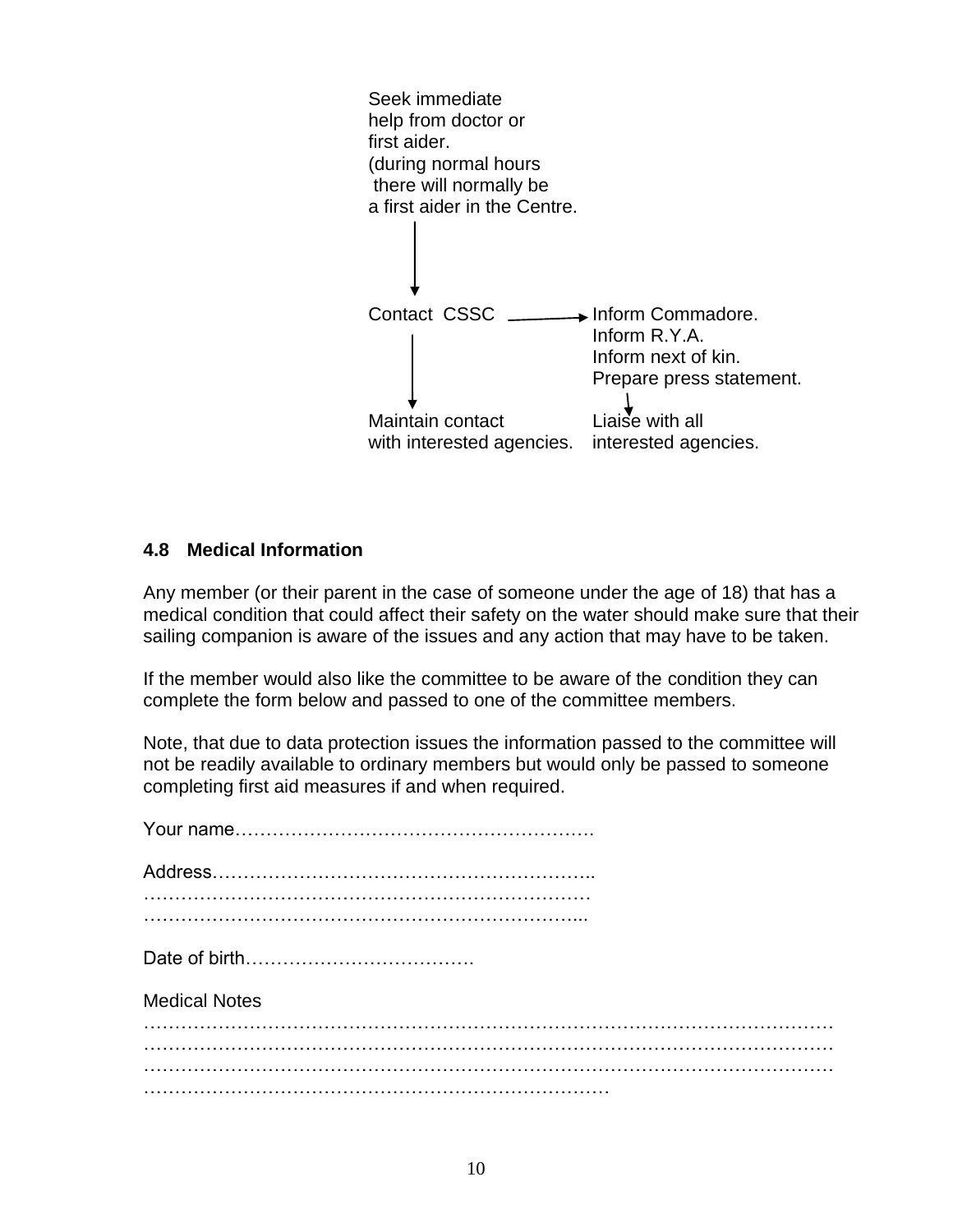Medication or remedy

………………………………………………………………………………………………… ………………………………………………………………………………………………… ………………………………………………………………………………………………… …………………………………………………………………

Dietary requirements

………………………………………………………………………………………………… …………………………………………………………………………

It may be necessary to contact someone on your behalf. Please give as many contact telephone numbers as possible.

| Dated |  |
|-------|--|

# **4.9 Manual Handling**

"Think Back" before lifting. Use lifting equipment where provided and safe to do so i.e. you have the appropriate skills and knowledge to use the equipment.

Where there is a previous history of back pain, please inform the person in charge. If you suspect that a load will be too heavy, large or awkward to lift unaided, ask for assistance. Assess the load.

Beware of possible obstructions or uneven surfaces and steps in your path. Gloves should be worn if there is a likelihood of hand injury.

Position yourself at the load with your feet approximately hip width apart, one foot pointing in to the direction of the load, the other pointing in the intended direction of travel and arrival – this avoids twisting.

Bend the knees slightly but keep the back naturally straight.

Grip the load securely, keeping your back naturally straight and your arms close to your body. Lift the load letting your leg muscles take the strain.

When lifting to a height, do it in stages, i.e. from floor to knees, knees to waist level etc. Ensure the load does not obstruct your vision.

Move off in the direction your advance foot is pointing, keeping the load closely to your body.

The Hoist should be used when possible by a trained operator for the transfer of sailors with disabilities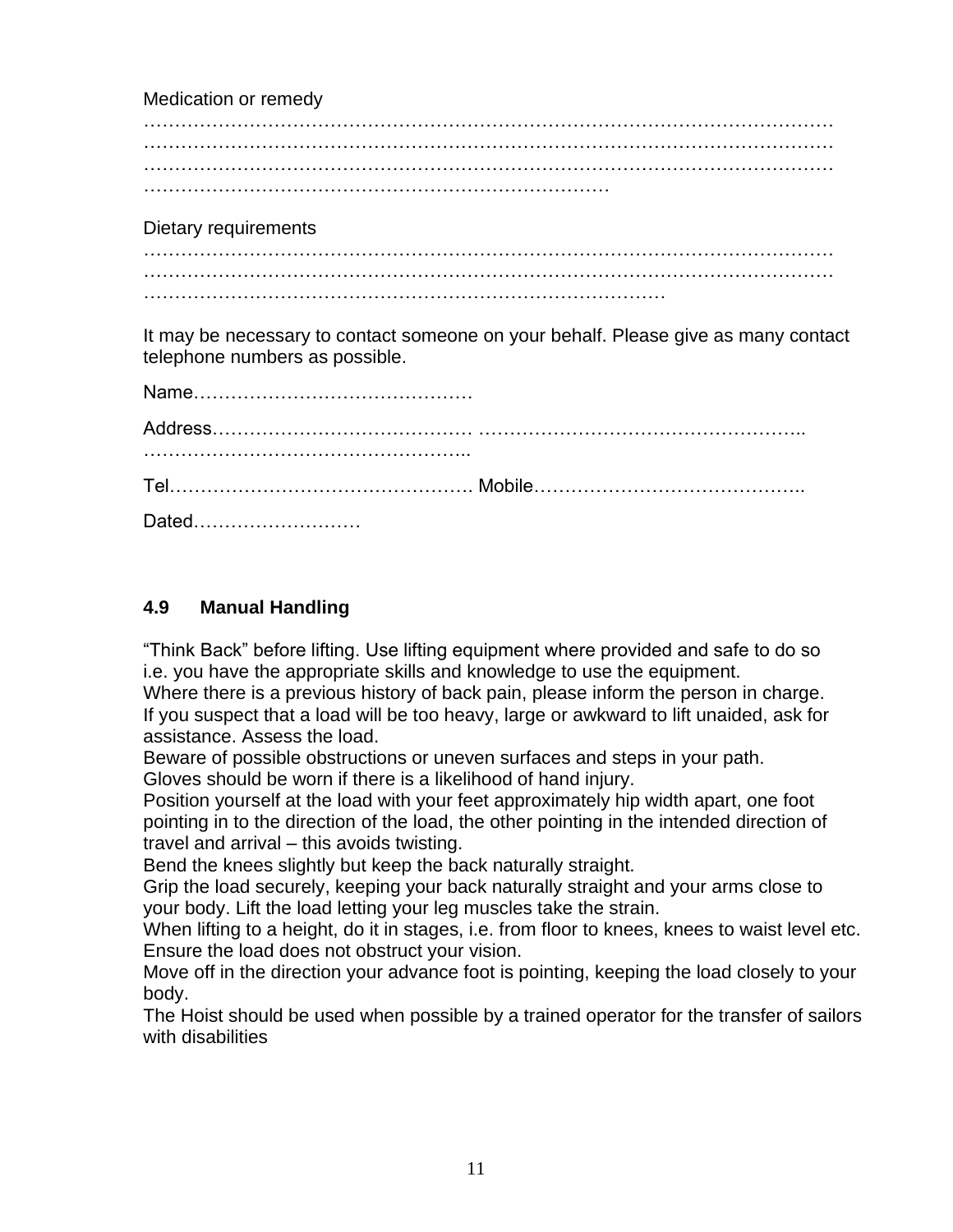# **5 Use of Club Boats**

#### **5.1 Policy**

The committee has determined the following policy for the use of club boats: All boats that belong to the club are, by definition, the property of the members.

It is expected that boats are used for their prime purpose eg. practise, racing, cruising and patrol or other approved club activity.

Club boats must be kept to a safe standard.

RYA qualifications are recognised by CSSC as an indication of a person's capability. The fact that a member of CSSC does not hold a qualification does not necessarily detract in any way from that member's capability or ability to use any boat. In the event of damage caused by unreasonable behaviour or abuse, the member may be liable for the full cost of the damage.

Members who have been given permission to use a club boat are expected to fully acquaint themselves with the operation of the boat and check it prior to use. The club cannot be held accountable for any shortcomings.

#### **5.2 Use of Club Power Boats**

The committee is responsible for the boat including maintenance, fuelling and it's allocation for club events.

The power boat can only be used by people with RYA Power Boat Level 2, equivalent qualification or deemed to be competent verified by the Committee.

The safety boat outboards are fitted with a kill cord and these must be used by the person in control at all times when the boat is in use on the water. The person in control shall also be responsible for ensuring all crew are within the boat and holding on tight during manoeuvres.

The club power boats are not available for personal recreational use. Members wishing to use this boat for other purposes outside club organised events are to obtain permission from the committee or Commodore. Any defects are to be advised to a committee member.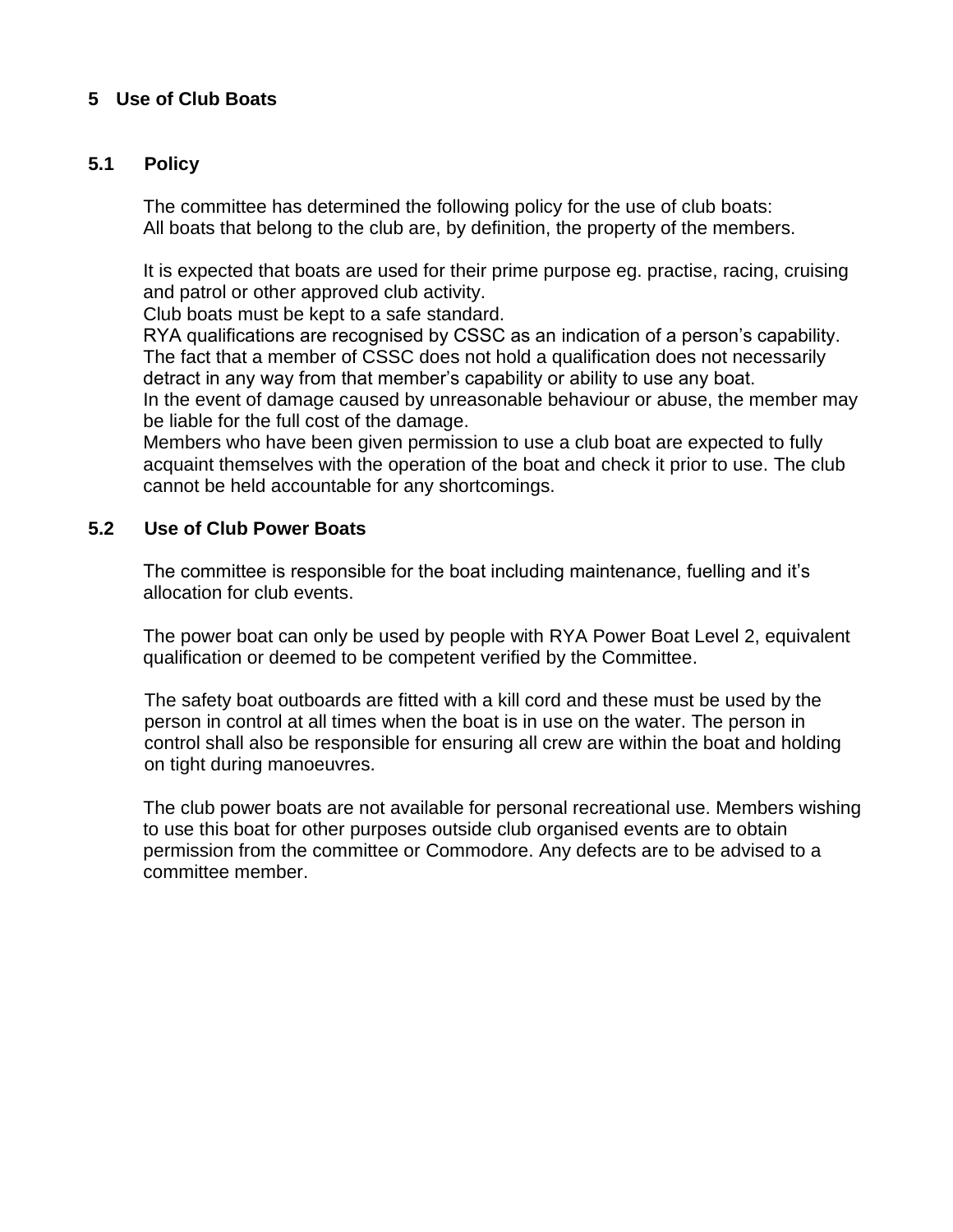# **5.3 Use of Club Sailing Boats**

TheClub owns a variety of sailing dinghes which will be maintained by members. These include:

> RS Vision RS Fevas Dart 15 **Lasers** GP14 505 **Toppers** Pico and Optimists

Club sailing dinghies may be used on any club day or club organised event unless otherwise advised. The club boats are not to be used outwith these times unless approved by the committee.

For use of the club boats outwith these times, permission must be obtained from the committee. If permission for use is granted it will be the responsibility of the member to ensure that the boat has the appropriate insurance for the activity (including third party insurance). Should any damage or incident occur during the period the person borrowing the boat will be responsible for any uninsured losses.

When a new member has joined the club he or she must have demonstrated to the committee that they have the appropriate sailing skills before being authorised to use the club boats.

The allocation of the boats is on a first come first served basis but consideration for the wishes/hopes of other members should be accommodated wherever possible. If more than one member wishes to use the same specific boat then a "gentleman's agreement" should be made to share use of the boat during that session. Reference to a committee member should be made when an agreement cannot be made.

The committee member will decide on priority. The decision will be based on fairness, racing & training considerations and the members who best represent the club.

For club races, in addition to those who may grant permission, the Race Officer may cancel the permission to use the club boat due to weather or other factors on the day such as the level of safety boat cover.

All club equipment must be washed as necessary and returned to its appropriate storage immediately after use.

Any loss of, or damage to club equipment must be reported to a committee member immediately (no later than the day of occurrence).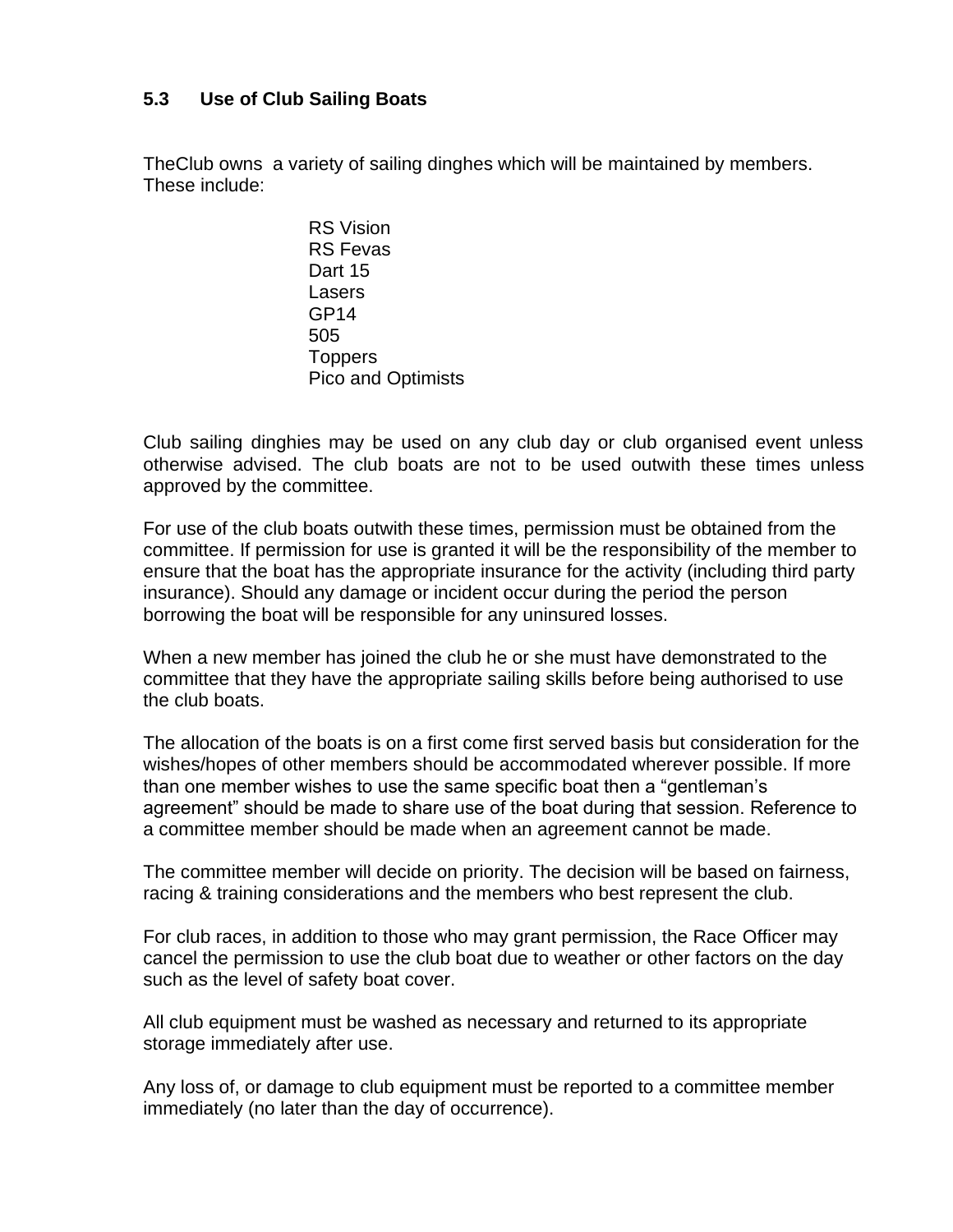# **6 Boat Storage**

#### **6.1 General**

- Boat storage is provided at Castle Semple Sailing Club for dinghies.
- Permission to store a dinghy within the club grounds will only be granted after approval by the compound steward.
- No boat may be stored at the club without prepayment. Any exception must be authorised by the compound steward, Commodore or committee.
- Storage charges will be determined by the committee and published in membership renewal documents.
- All boats must be fully insured.

The club does not accept any liability for dinghies stored within the club grounds. Storage is at the member / owner's own risk.

The club storage compound must be kept locked at all times when not in use. Safety is paramount and is the responsibility of every member. If suspect practice or equipment is observed, please notify a committee member as soon as possible

#### **6.2 Dinghy Compound**

Please keep the park as tidy as possible, and put spent tape, ropes etc in black dustbin outside the club house.

Ensure boat covers are secure. Ensure all halyards are tied down

Lock the clubhouse and gates before / after you sail or leave the club grounds.

#### **7. Operation of Club Safety Boat**

#### **7.1 Attaching the engine**

You will need to be an engine locker key holder to access the engine and boat in the container.

Attaching the engine is only to be carried out by people who have been given the appropriate training on the correct procedure.

Once the engine is secured, ensure the safety line is attached to the eye on the transom. Place the drainage bung in and place the fuel tank into the boat, and attach the fuel line to the engine, and open the air breather screw on the fuel tank filler cap.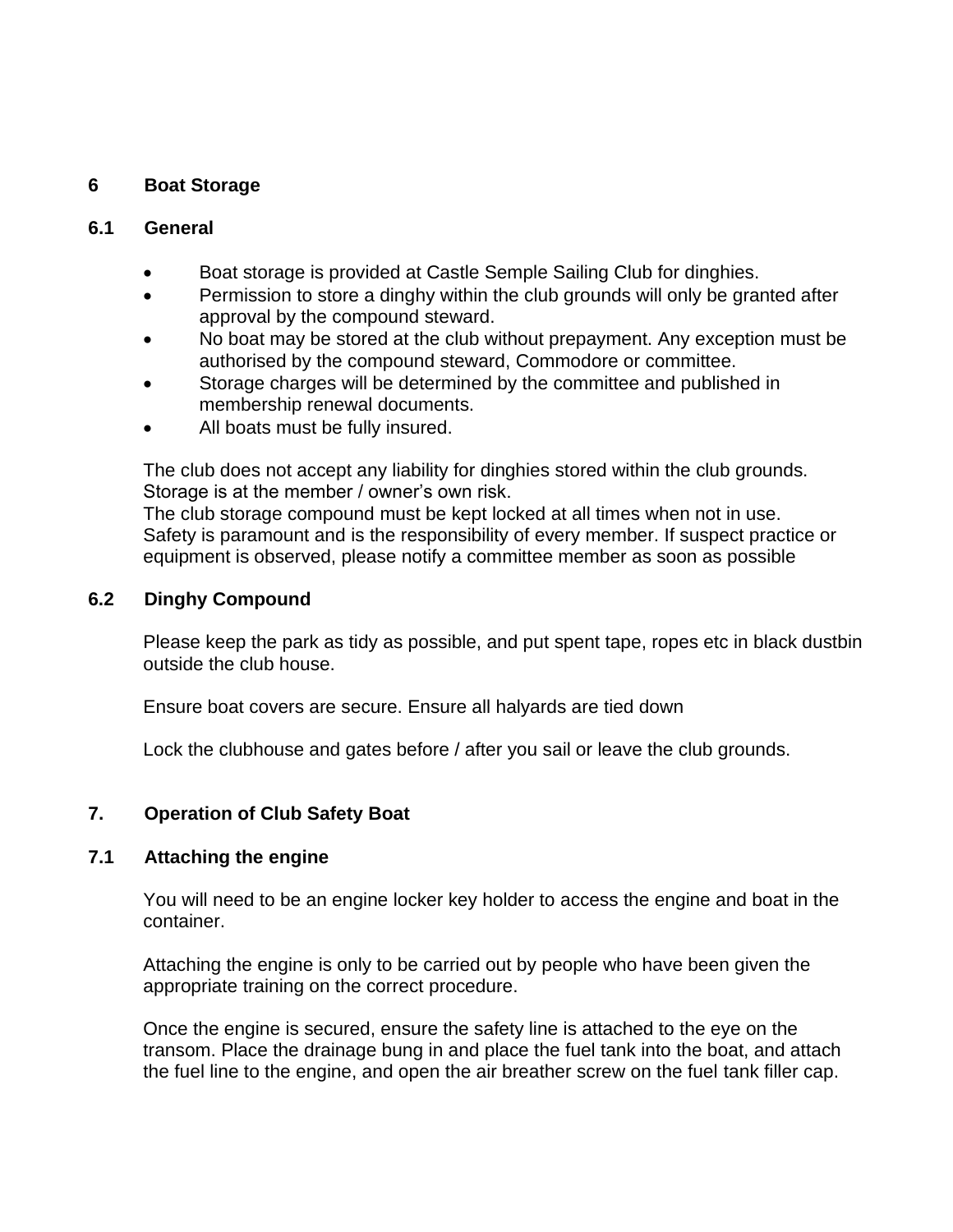# **7.2 Starting the engine**

Use /

operation of the engine is only allowed by people who have been given the appropriate training on the correct procedure and are approved by the committee.

# **8. Action in the Event of a Fire**

If you discover a fire or suspect the presence of a Fire.

- Give the alarm by shouting "FIRE".
- On hearing the alarm or if you have given the alarm PROCEED IMMEDIATELY to the nearest available exit and leave the building. Do not stop to collect belongings.
- Summon the Fire Brigade directly be dialing 999 at the first possible moment when it is safe to do so unless you are aware this has already been done.
- All people should proceed to the designated fire assembly point.

THE ASSEMBLY POINT IN THE CASE OF FIRE IS THE COMPOUND GATE

- It is important that you do not remain near the entrances of the building which has been evacuated as this can restrict the evacuation procedure and hinder access for the fire service.
- Do not re-enter the building until you have been informed that it is safe to do so.
- As a rule all fire fighting should be left to the professionals i.e. the fire service.

Any attempt to fight a fire with fire extinguishers should only be made by appropriately trained or experienced people where the fire is of a small nature or impinging on an exit route.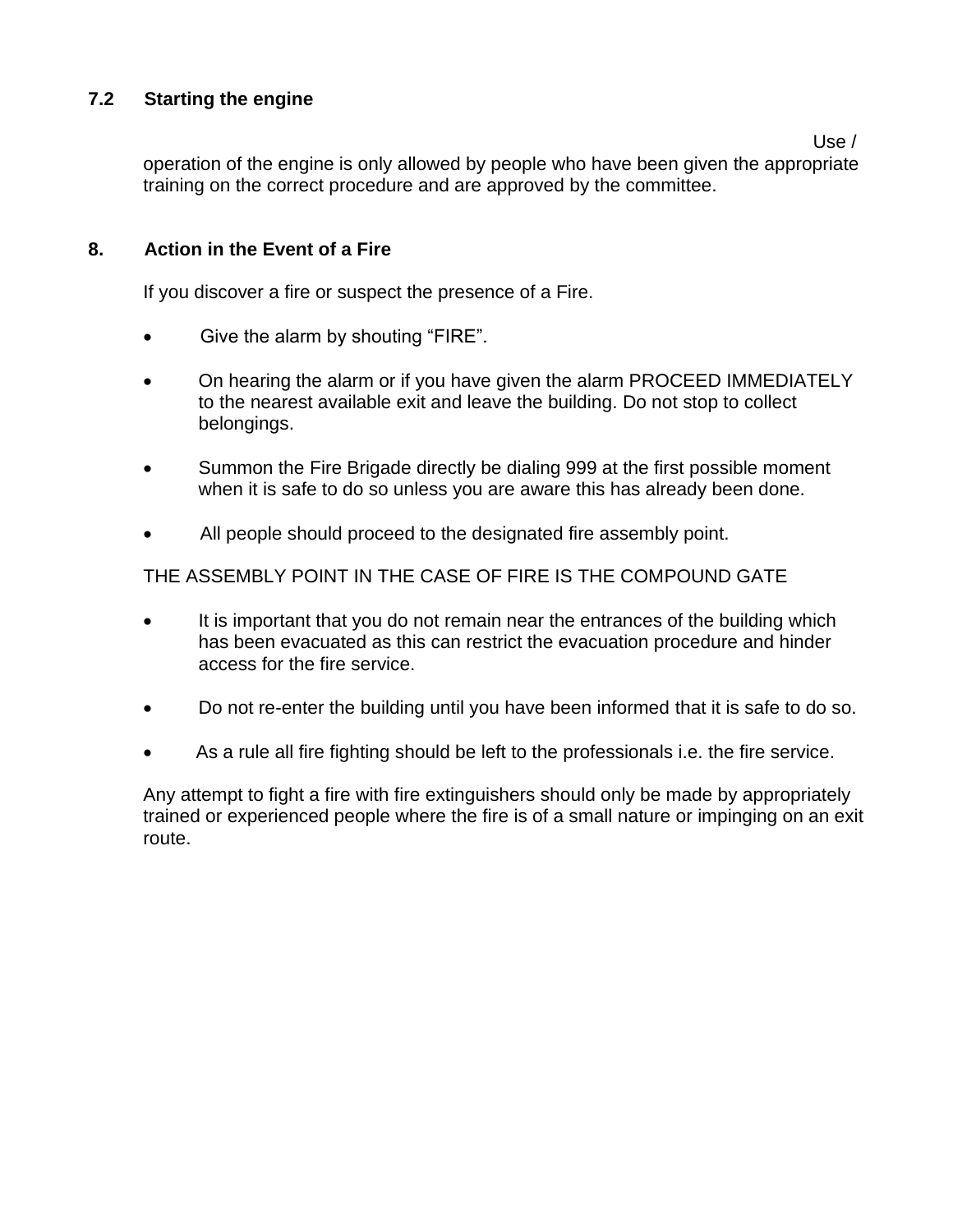**Appendix A: Risk Assessments**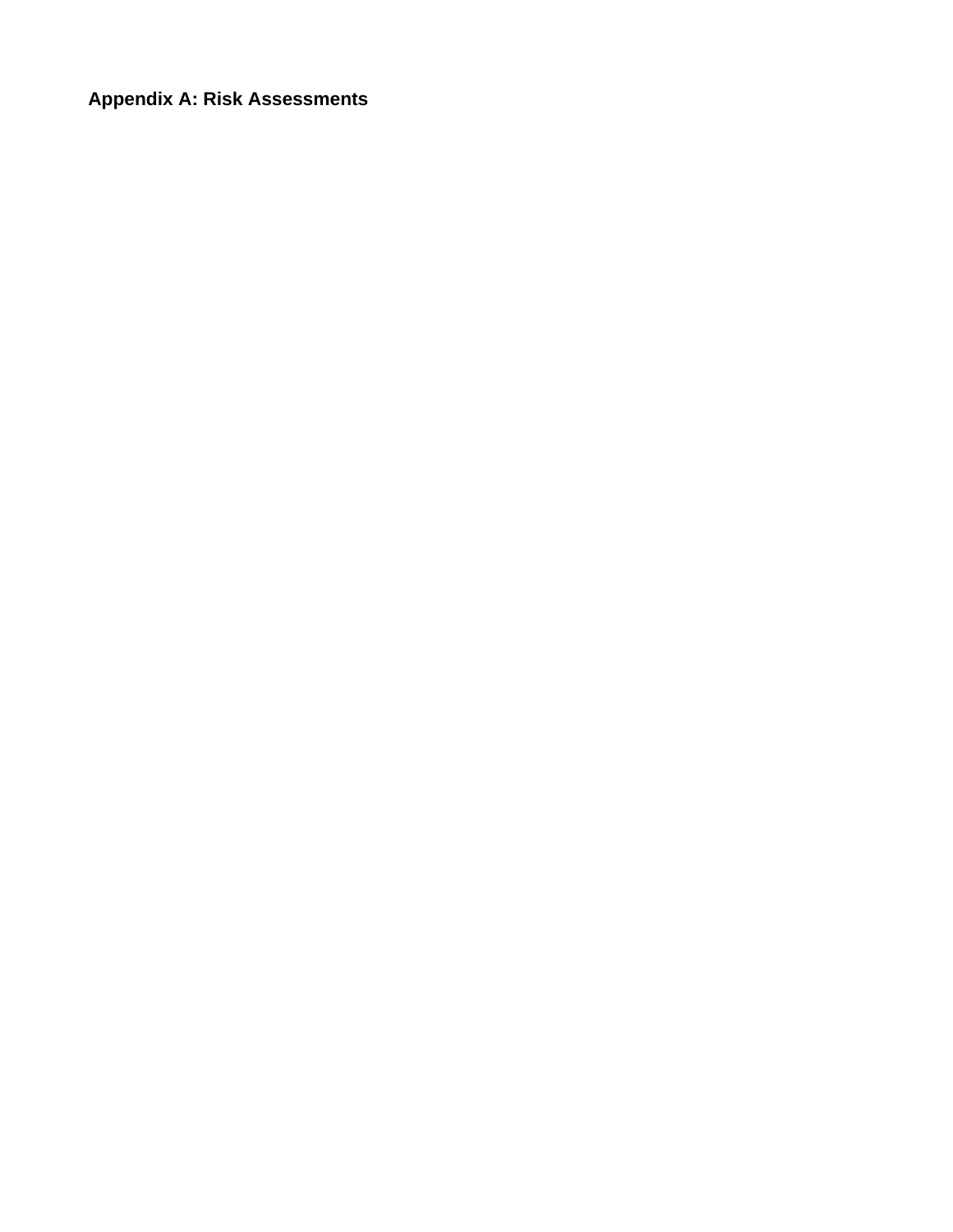| CASTLE SEMPLE SAILING CLUB - RISK ASSESSMENT                                                                                                              |                                                                                                                                        |                                                                                                                                                                                                                                            |                                                                    |
|-----------------------------------------------------------------------------------------------------------------------------------------------------------|----------------------------------------------------------------------------------------------------------------------------------------|--------------------------------------------------------------------------------------------------------------------------------------------------------------------------------------------------------------------------------------------|--------------------------------------------------------------------|
| <b>Risk/Hazard</b>                                                                                                                                        | Who is at Risk?                                                                                                                        | <b>Measures Taken to Reduce Risk?</b>                                                                                                                                                                                                      | <b>What Further Action is</b><br>Necessary to Control the<br>Risk? |
|                                                                                                                                                           |                                                                                                                                        | <b>CLUB SAILING EVENT SAFETY</b>                                                                                                                                                                                                           |                                                                    |
| Hazard: drowning from capsize Sailors.<br>or falling overboard.<br>Severity: death.<br>Probability: low.                                                  |                                                                                                                                        | Person in charge to maintain controlled<br>sailing area and adequate<br>safety craft ratio. Everyone on the water to<br>wear adequate personal buoyancy.<br>Responsible person to decide if conditions<br>are suitable for the club event. | None<br>Residual Probability: very low                             |
| Hazard: hypothermia from<br>immersion or exposure.<br>Severity: loss of limbs, death.<br>Probability: low.                                                | Sailors.                                                                                                                               | Person in charge to maintain safety craft<br>ratio.<br>People on water to wear appropriate<br>clothing for the conditions i.e. Wetsuit,<br>Drysuit.                                                                                        | None<br>Residual Probability: very low                             |
| Hazard: injury through being<br>struck on the head by boom.<br>Severity: concussion, cuts,<br>bruises.<br>Probability: high for<br>inexperienced sailors. | Inexperienced<br>sailors,<br>i.e. those who have<br>yet to learn the<br>potential hazard that<br>results from an<br>uncontrolled gybe. | Club boats only available to helm's that<br>have demonstrate the appropriate sailing<br>skills.                                                                                                                                            | None.<br>Residual Probability: low-<br>medium                      |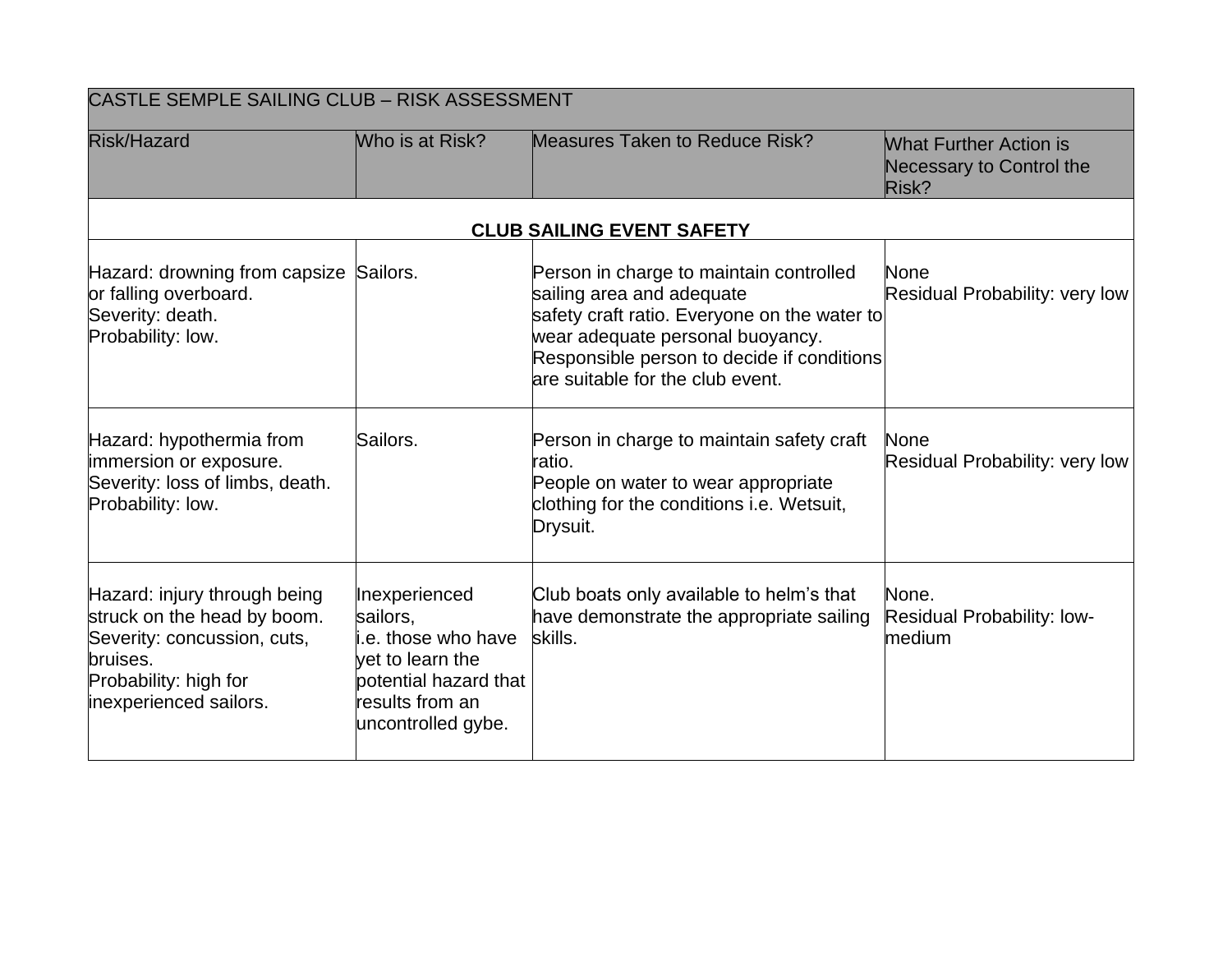| CASTLE SEMPLE SAILING CLUB - RISK ASSESSMENT                                                                                                                           |                                        |                                                                                                                                 |                                                                                    |
|------------------------------------------------------------------------------------------------------------------------------------------------------------------------|----------------------------------------|---------------------------------------------------------------------------------------------------------------------------------|------------------------------------------------------------------------------------|
| <b>Risk/Hazard</b>                                                                                                                                                     | Who is at Risk?                        | <b>Measures Taken to Reduce Risk?</b>                                                                                           | <b>What Further Action is</b><br>Necessary to Control the<br>Risk?                 |
| Hazard: injuries from equipment Sailors -particularly<br>lon boat.<br>Severity: concussion, cuts,<br>bruises.<br>Probability: low rising to<br>medium in strong winds. | inexperienced                          | Person in charge to decide if conditions<br>are suitable for club event -risk higher in<br>strong winds.                        | Assess level of risk for<br>conditions.<br><b>Residual Probability: low</b>        |
| Hazard: injuries from boat to<br>boat/pontoon contact.<br>Severity: crushed hands/legs.<br>Probability: low.                                                           | Sailors -particularly<br>inexperienced | Club boats only available to helm's that<br>have demonstarated the appropriate<br>sailing skills.                               | Assess level of risk for<br>conditions.<br>Residual Probability: very low          |
| Hazard: head or eye injuries<br>from contact with booms or<br>mast whilst boats alongside<br>pontoons.<br>Probability: Low.                                            | People who are<br>alongside boats.     | The boat helms to keep a good look<br>lout.                                                                                     | Ensure boats are unattended<br>for minimum time<br>Residual Probability: very low  |
| Hazard: injuries from<br>tripping/falling<br>off pontoon.<br>Severity: head injuries, breaks,<br>drowning.<br>Probability: drowning low, other<br>medium.              | People who use the<br>pontoon.         | N/A the pontoon is a public amenity and<br>CSSC has no responsibility or control over tripping hazards that belong<br>lits use. | Remove any unnecessary<br>to CSSC from pontoons.<br>Residual Probability: very low |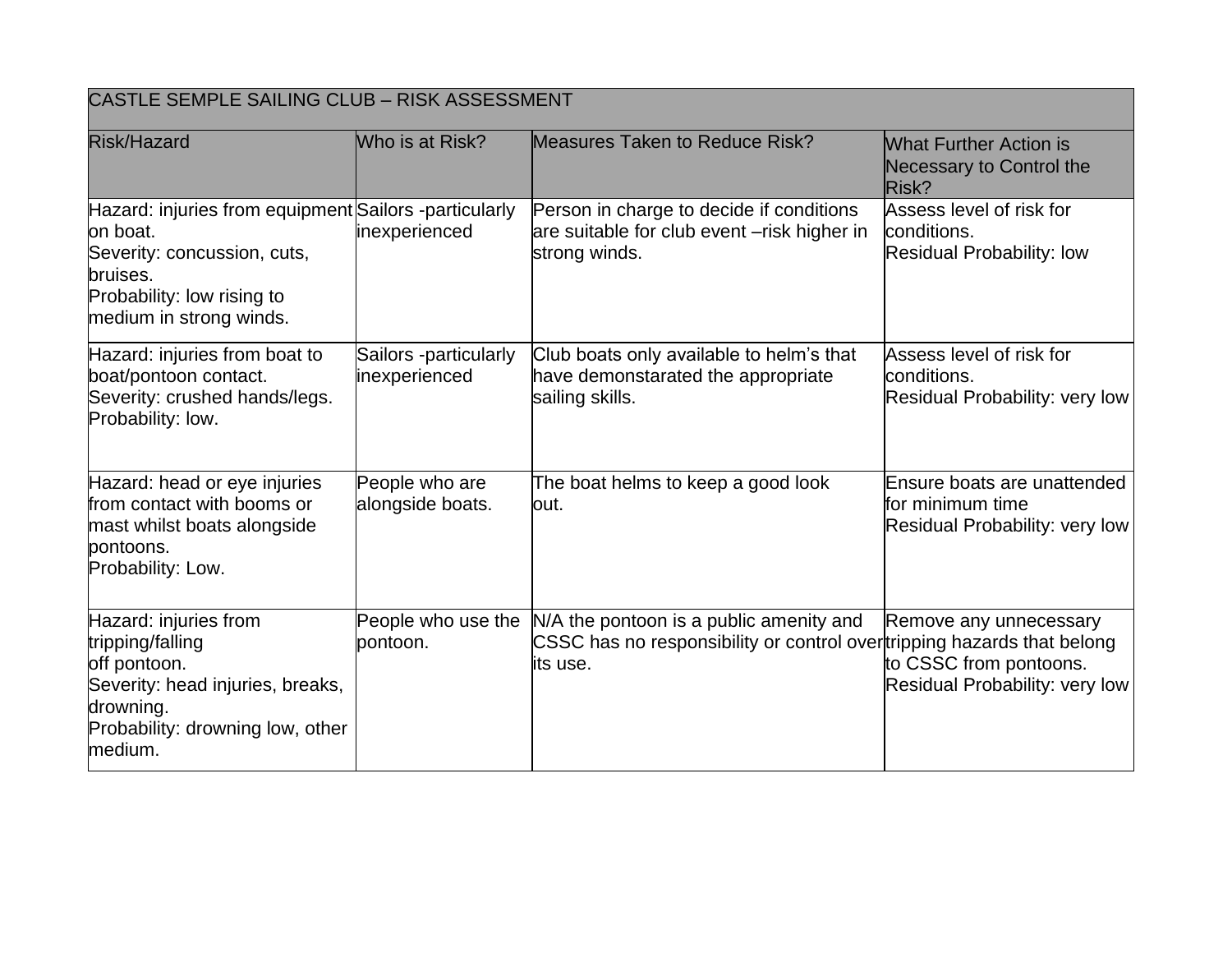| CASTLE SEMPLE SAILING CLUB - RISK ASSESSMENT                                                                        |                 |                                                                                                                                                                                                                                                                                                                 |                                                                    |
|---------------------------------------------------------------------------------------------------------------------|-----------------|-----------------------------------------------------------------------------------------------------------------------------------------------------------------------------------------------------------------------------------------------------------------------------------------------------------------|--------------------------------------------------------------------|
| <b>Risk/Hazard</b>                                                                                                  | Who is at Risk? | Measures Taken to Reduce Risk?                                                                                                                                                                                                                                                                                  | <b>What Further Action is</b><br>Necessary to Control the<br>Risk? |
|                                                                                                                     |                 | <b>USE OF BOATS UNDER POWER</b>                                                                                                                                                                                                                                                                                 |                                                                    |
| Hazard: drowning – from falling Sailors.<br>overboard.<br>Severity: death.<br>Probability: low.                     |                 | Drowning only likely if knocked<br>unconscious. All people to wear lifejacket / Residual Probability: low<br>buoyancy aid whilst in powerboats.<br>Person in charge to decide if conditions<br>are suitable for launch-risk higher in<br>strong winds.<br>Only approved people to be in control of<br>the boat. | <b>None</b>                                                        |
| Hazard: injury from propeller<br>upon falling overboard.<br>Severity: death or serious injury.<br>Probability: low. | Sailors.        | Use of kill cord mandatory for all outboard None<br>lusers.<br>People to sit entirely within boat. Boat<br>user to be vigilant.<br>Person in charge to decide if conditions<br>are suitable-risk higher in strong winds.<br>Only approved people to be in control of<br>the boat.                               | <b>Residual Probability: low</b>                                   |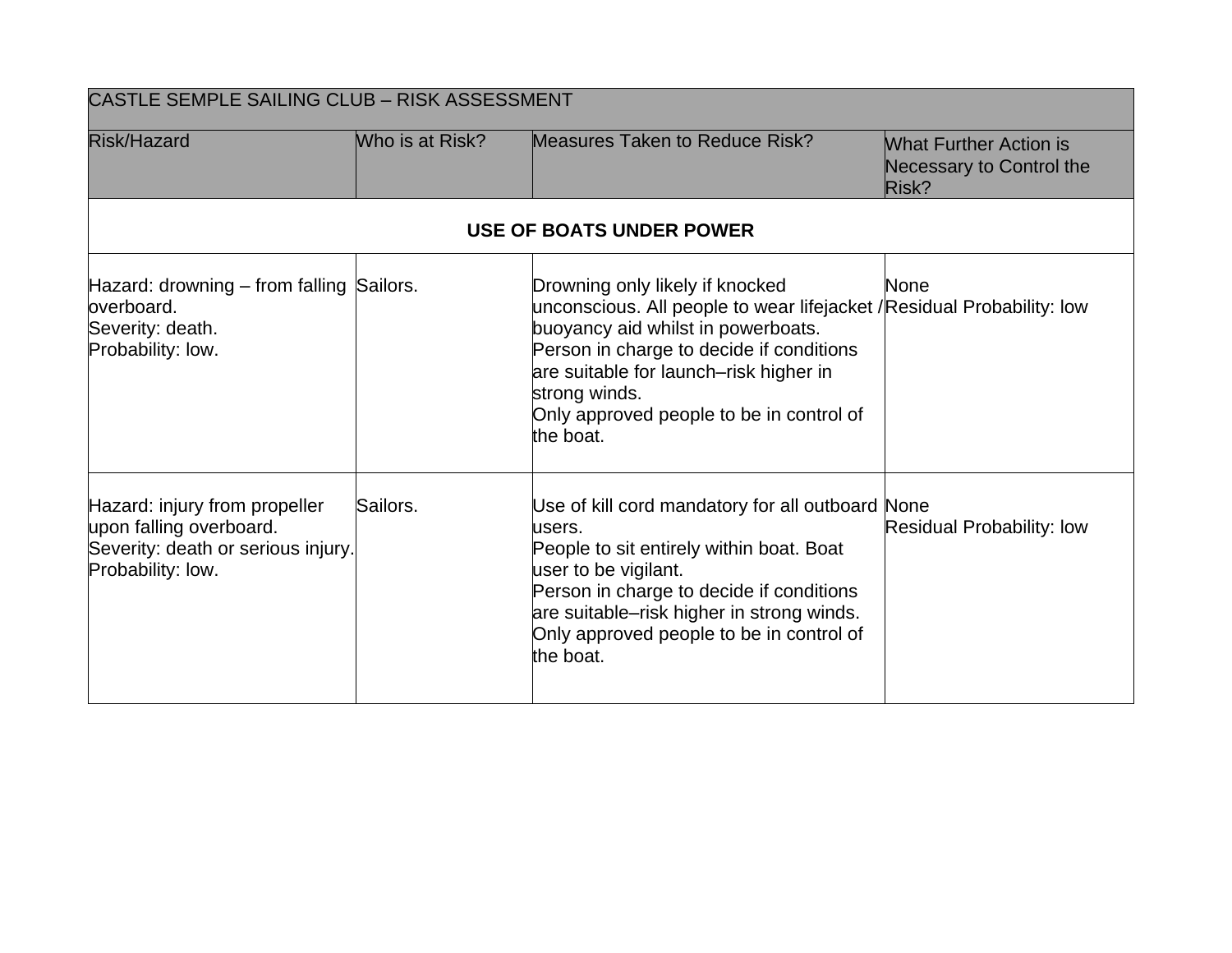| <b>CASTLE SEMPLE SAILING CLUB - RISK ASSESSMENT</b>                                                                                    |                 |                                                                                                                                                                              |                                                                    |
|----------------------------------------------------------------------------------------------------------------------------------------|-----------------|------------------------------------------------------------------------------------------------------------------------------------------------------------------------------|--------------------------------------------------------------------|
| Risk/Hazard                                                                                                                            | Who is at Risk? | <b>Measures Taken to Reduce Risk?</b>                                                                                                                                        | <b>What Further Action is</b><br>Necessary to Control the<br>Risk? |
| Hazard: injuries from boat to<br>boat/pontoon contact.<br>Severity: crushed hands/legs.<br>Probability: low.                           | Sailors.        | Only appropriately skilled people<br>authorised to use boat.<br>The person in charge of the boat to<br>ensure hands/legs in the boat during<br>coming alongside.             | None<br><b>Residual Probability: low</b>                           |
| Hazard: injuries resulting from<br>coming alongside manoeuvres.<br>Severity: crush injuries, possibly<br>serious.<br>Probability: low. | Sailors.        | Only appropriately skilled people<br>authorised to use boat.<br>The person in charge of boat to keep crew<br>briefed on intended manoeuvres and what<br>is expected of them. | None<br><b>Residual Probability: low</b>                           |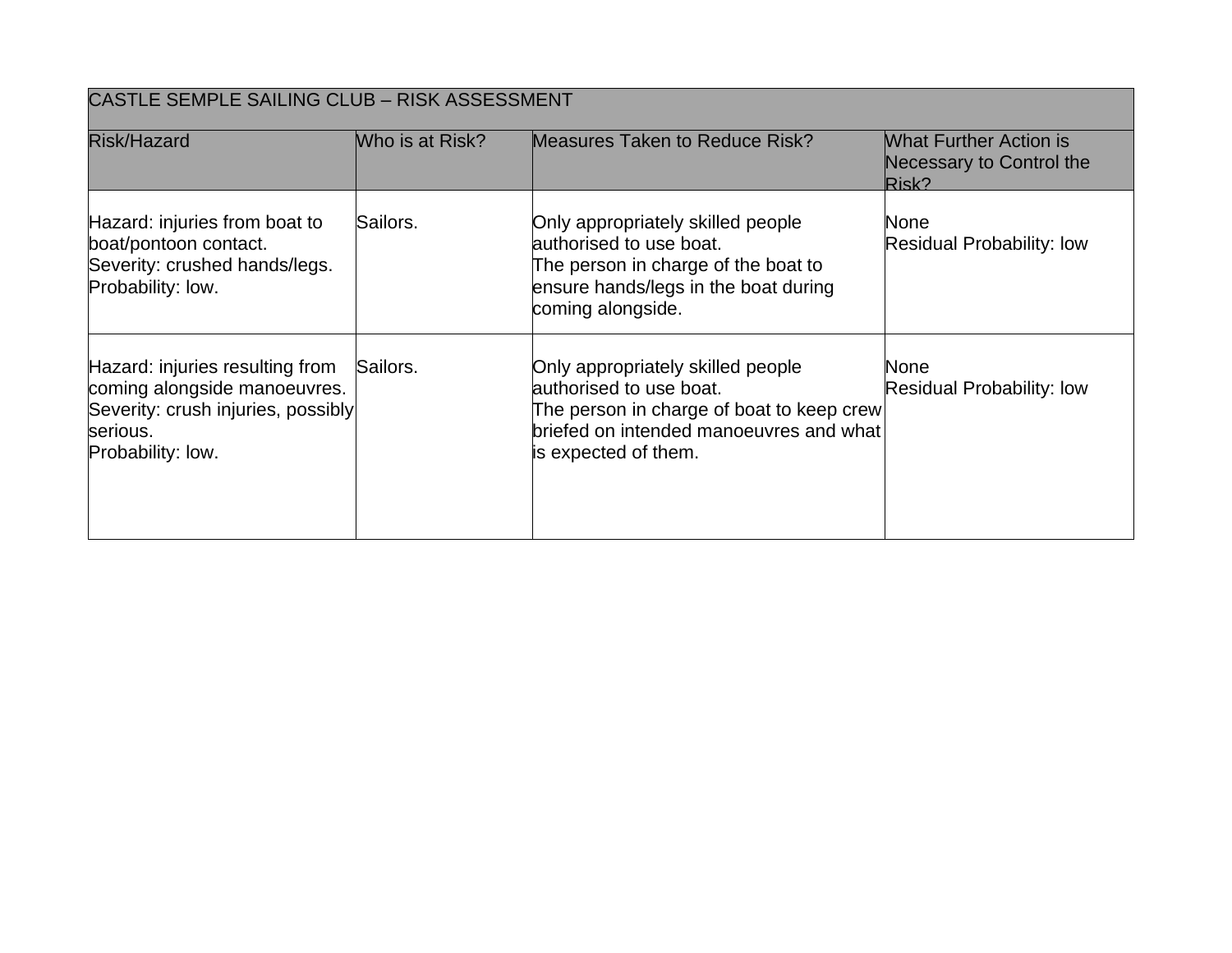| <b>CASTLE SEMPLEAILING CLUB - RISK ASSESSMENT</b>                                                                     |                                 |                                                                                                       |                                                                                                                                                                      |
|-----------------------------------------------------------------------------------------------------------------------|---------------------------------|-------------------------------------------------------------------------------------------------------|----------------------------------------------------------------------------------------------------------------------------------------------------------------------|
| <b>Risk/Hazard</b>                                                                                                    | Who is at Risk?                 | <b>Measures Taken to Reduce Risk?</b>                                                                 | <b>What Further Action is</b><br>Necessary to Control the<br>Risk?                                                                                                   |
|                                                                                                                       |                                 | <b>HAZARDS TO CLUB MEMBERS ON PREMISES</b>                                                            |                                                                                                                                                                      |
| Hazard: falling/tripping.<br>Severity: serious injury.<br>Probability: low.                                           | All club members<br>and guests. | All spillages to be dealt with immediately.                                                           | All perceived hazards to be<br>immediately reported to the<br>person in charge.<br>Stairs to be maintained in a<br>safe condition.<br>Residual Probability: very low |
| Hazard: slipping in changing<br>rooms.<br>Severity: bodily injury, unlikely<br>to be serious.<br>Probability: medium. | All club members<br>and guests. | All spillages to be dealt with immediately.                                                           | All perceived hazards to be<br>immediately reported to the<br>person in charge.<br>Drains to be kept clear.<br>Residual Probability: very low                        |
| Hazard: tripping in club<br>grounds.<br>Severity: bodily injury, unlikely<br>to be serious.<br>Probability: medium.   | All club members<br>and guests. | Grounds levelled as far as possible<br>Children to be told not to run on wet or<br>slippery surfaces. | Specific tripping hazards to<br>be removed by re-levelling.<br><b>Residual Probability: low</b>                                                                      |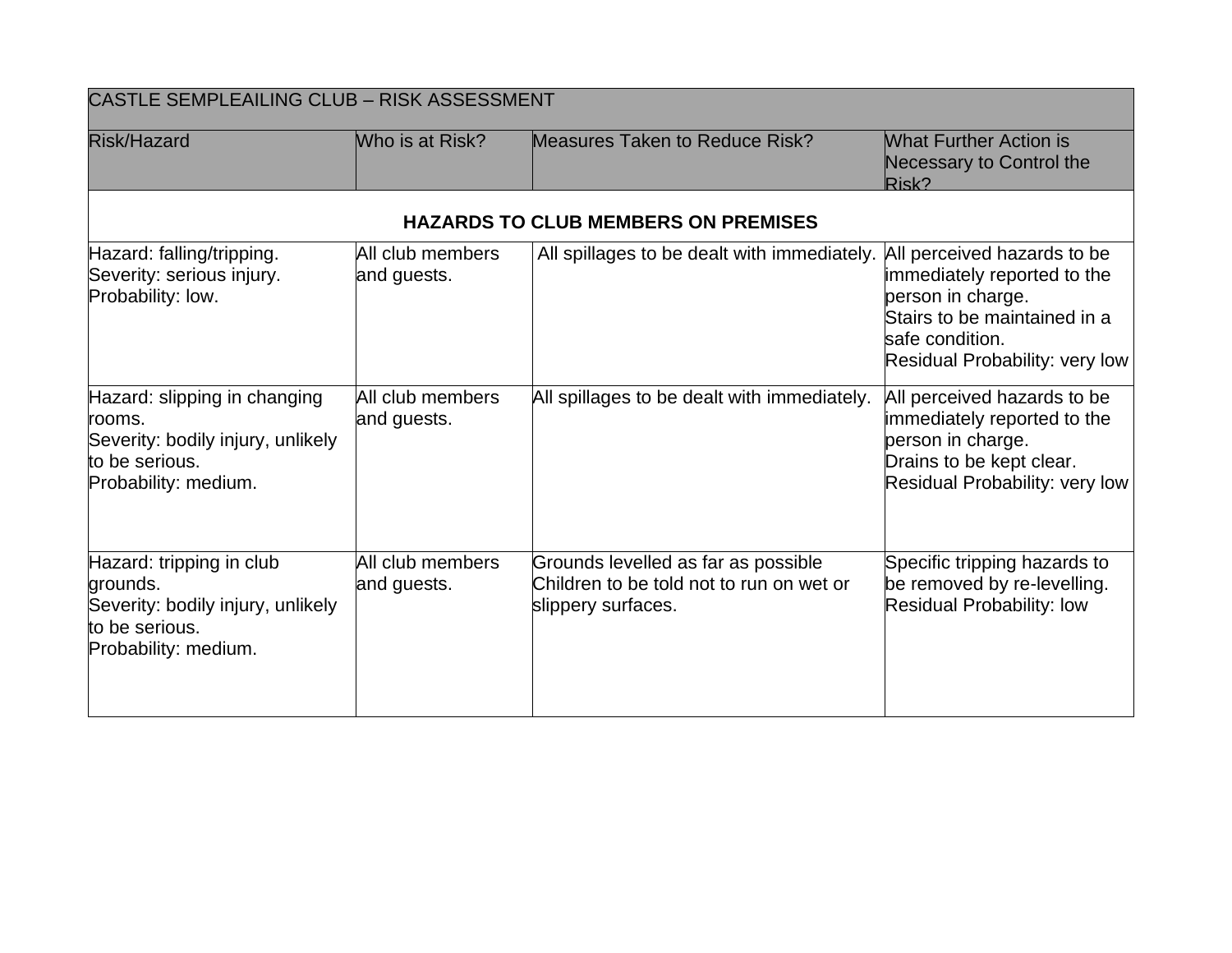| CASTLE SEMPLE SAILING CLUB - RISK ASSESSMENT                                                                                                                     |                     |                                                                                                                                                                                                                            |                                                                    |
|------------------------------------------------------------------------------------------------------------------------------------------------------------------|---------------------|----------------------------------------------------------------------------------------------------------------------------------------------------------------------------------------------------------------------------|--------------------------------------------------------------------|
| Risk/Hazard                                                                                                                                                      | Who is at Risk?     | <b>Measures Taken to Reduce Risk?</b>                                                                                                                                                                                      | <b>What Further Action is</b><br>Necessary to Control the<br>Risk? |
|                                                                                                                                                                  |                     | <b>BOAT LIFT IN/LIFT OUT</b>                                                                                                                                                                                               |                                                                    |
| Hazard: boat in transit<br>falling/hitting someone.<br>Severity: bodily injury, unlikely to<br>be serious.<br>Probability: low                                   | All people in area. | All people involved in lifting to be vigilant.<br>Extra care to be taken in strong winds.                                                                                                                                  | None.<br>Residual Probability: very low                            |
| Hazard: mast falling on member All people in area.<br>during stepping.<br>Severity: serious injury.<br>Probability: low-medium with<br>less experienced helpers. |                     | Mast to be controlled preferable with two<br>or more people.<br>Before completing the task make sure that<br>area where the mast could fall is clear and<br>that unauthorised people do not enter the<br>area of the lift. | None.<br>Residual Probability: very low                            |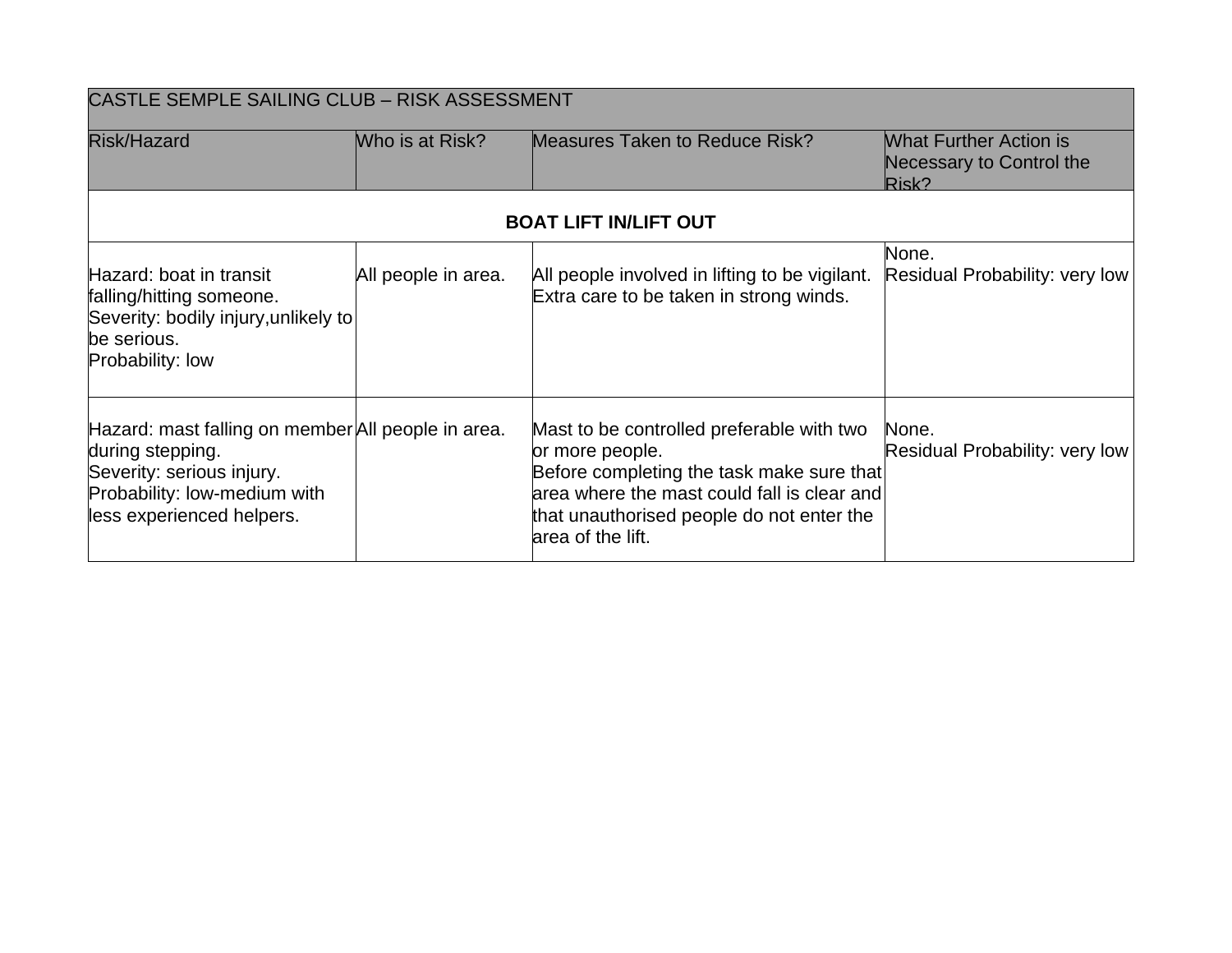| <b>CASTLE SEMPLE SAILING CLUB - RISK ASSESSMENT</b>                                                                         |                 |                                                                                                                                                                                                                                                                                                                                                                                                        |                                                                                                                                       |
|-----------------------------------------------------------------------------------------------------------------------------|-----------------|--------------------------------------------------------------------------------------------------------------------------------------------------------------------------------------------------------------------------------------------------------------------------------------------------------------------------------------------------------------------------------------------------------|---------------------------------------------------------------------------------------------------------------------------------------|
| <b>Risk/Hazard</b>                                                                                                          | Who is at Risk? | <b>Measures Taken to Reduce Risk?</b>                                                                                                                                                                                                                                                                                                                                                                  | <b>What Further Action is</b><br>Necessary to Control the<br>Risk?                                                                    |
|                                                                                                                             |                 | <b>SAILING SAFETY - RACING</b>                                                                                                                                                                                                                                                                                                                                                                         |                                                                                                                                       |
| Hazard: drowning from capsize Sailors.<br>or falling overboard.<br>Severity: death.<br>Probability: low.                    |                 | Those racing are experienced sailors<br>aware of risk.<br>The safety boat must be on the water with<br>helm and crew before a race can take<br>place.<br>All participants are required to<br>wear adequate personal buoyancy.<br>Person in charge to decide if conditions<br>are suitable to hold race.<br>Person in charge empowered to reduce<br>length of course or cancel in severe<br>conditions. | None<br>Residual Probability: very low                                                                                                |
| Hazard: hypothermia from<br>immersion or exposure.<br>Severity: loss of limbs, death.<br>Probability: low.                  | Sailors.        | Safety Boat to be on the water with helm<br>and crew before a race can take place.<br>Person in charge to evaluate if<br>conditions are suitable – risk higher in<br>strong winds and racing in the Winter and<br>early Spring / late Autumn.                                                                                                                                                          | Person in charge to have<br>power of veto on participants<br>inappropriately dressed for<br>racing.<br>Residual Probability: very low |
| Hazard: injury through collision<br>with other water craft. Severity:<br>concussion, cuts, bruises.<br>Probability: medium. | $etc.$ ).       | People on the water The Racing Rules of Sailing are<br>(sailors, windsurfers mandatory and will be obeyed by all<br>competitors. These are designed to<br>minimise the risk of collision.                                                                                                                                                                                                              | <b>None</b><br><b>Residual Probability: low</b>                                                                                       |